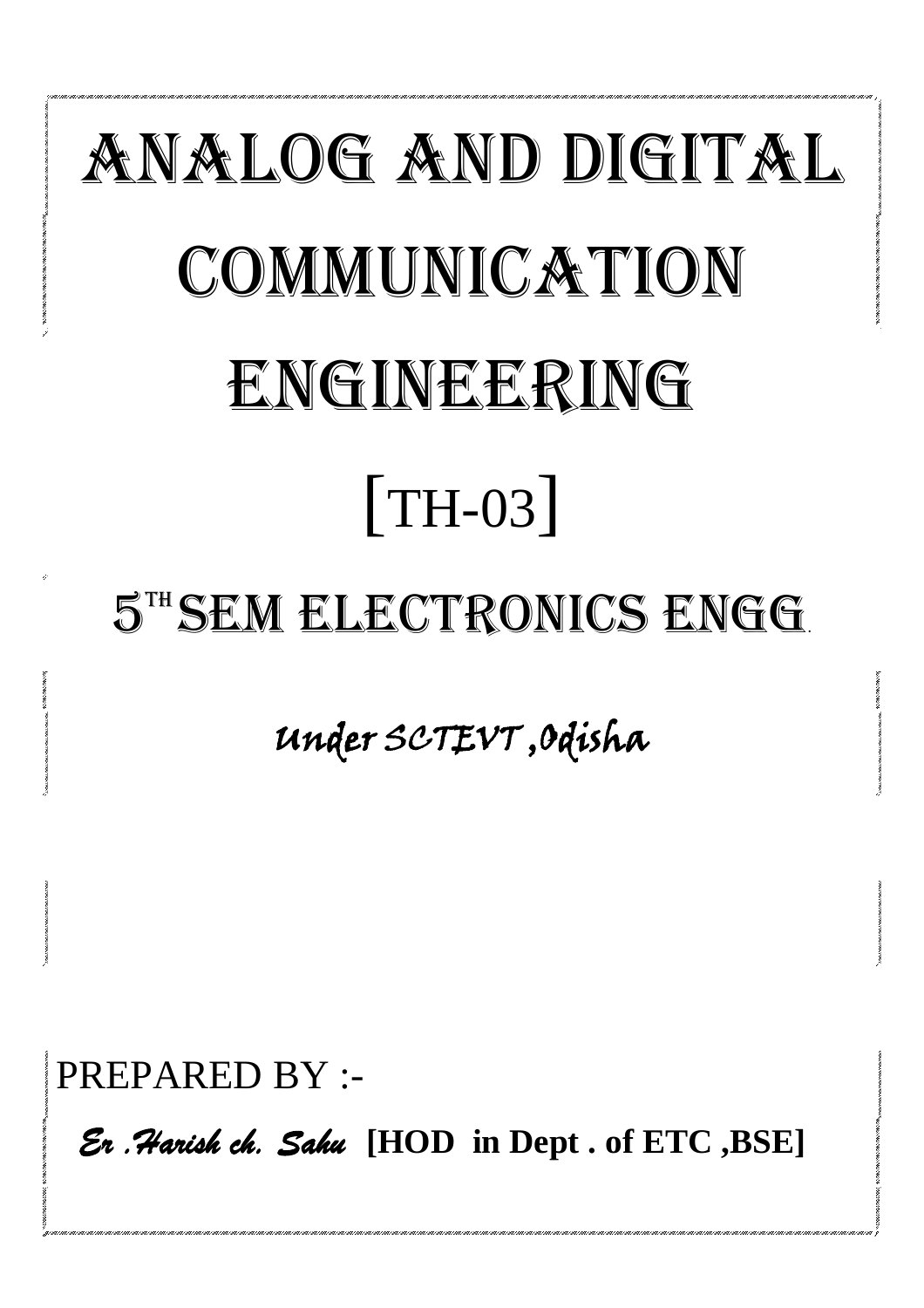# CHAPTER-1

## 2 marks questions

## **1.Define Analog and Digital signal ? [2016-S/2015-S/2017]**

Analog signal :- The signal which continuously varies with time is known as analog signal.

[Analog Signal]

Digital signal :-The Discrete time signal which are represented through binary data are called Digital signal.

1001011110 [Digital signal]

## **2.What is channel band width ? [2015-S]**

The frequency range of the channel is known as channel band width.

# CHAPTER-2

# 2 marks questions

## **1.What is DSB-SC ? [2015-S / 2017]**

**DSB-**SC means Double Side Band with Suppressed carrier. In amplitude modulation if only two side bands are transmitted and carrier is suppressed , then it is called DSB-SC.

2. What is modulation Index of AM [2016 / 2017]

Modulation Index is the ratio of amplitude of modulating signal to amplitude of carrier.

$$
m_a = E_M/E_C
$$

where  $E_m$  - Amplitude of modulating signal

Ec - Amplitude of carrrier signal

## **2. What is modulation ? [ 2016 ]**

Modulation is the process in which the characteristics of the carrier wave is changes with the intensity of the modulating signal.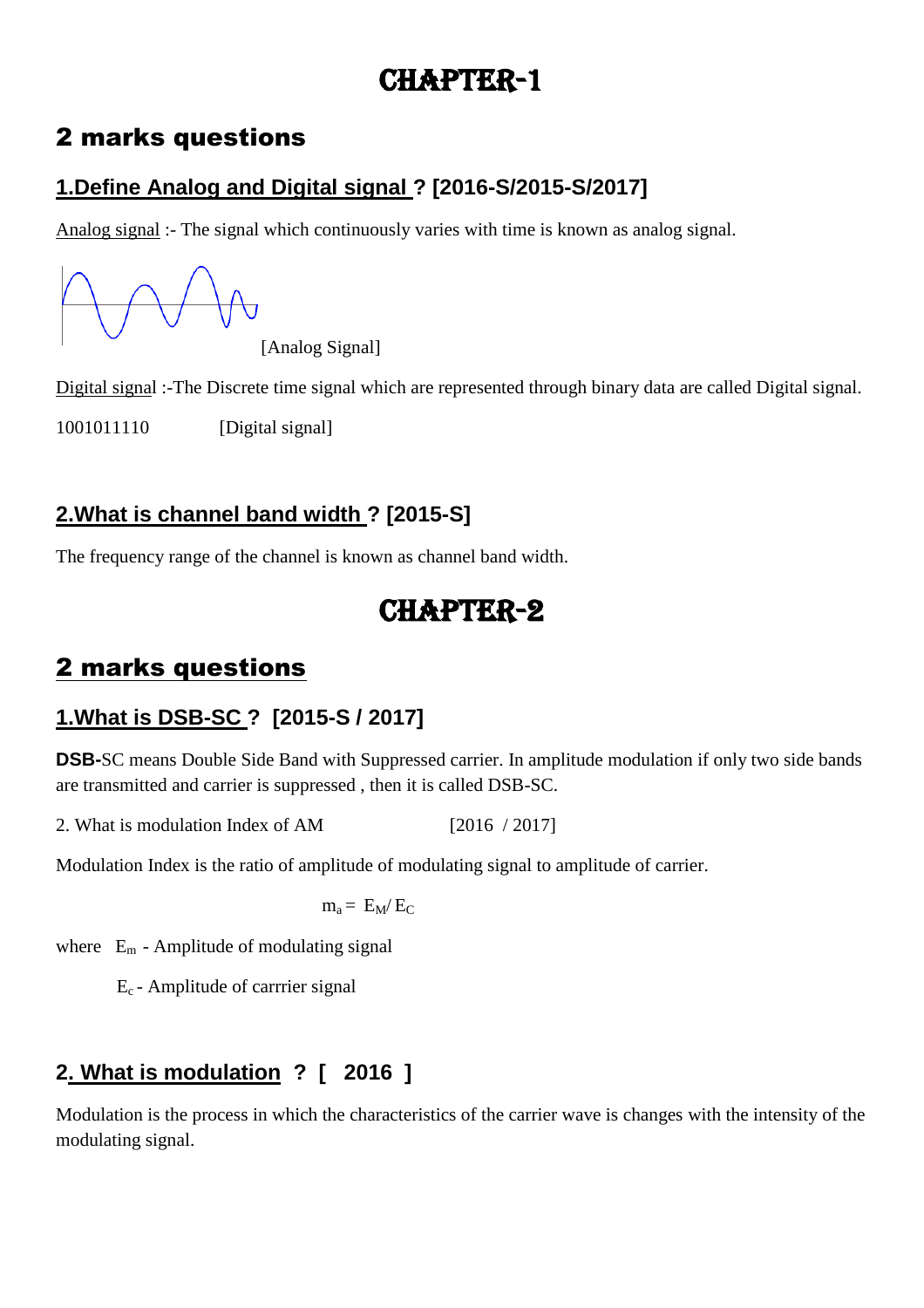#### **3. State the difference between Envelope Detector and Square law Detector ? [2016]**

Envelope Detector:- Envelope detector is used to detect DSB-FC signal. It operates in linear region of the diode characteristics.

Square Law Detector:- Square law detector is used to detect very low level signal. It operates in non linear region of diode characteristics.

## Long Questions (5marks & 7 marks)

#### **1. With neat block diagram Explain the Balanced Modulator of DSB-SC generation?**

#### **[2015 /2017]**

Balance modulator may be defined as a circuit in which two non linear device are connected in a balance mode to generate a DSB-SC signal. We know that the nonlinear device, diode or transistor may be used in this circuit. For amplitude modulation to generate DSB-FC signal. If two nonlinear device are connected in balance mode so as to suppress the carrier of each other, then only side bands are produce(DSB-SC).The balance modulator circuit can be constructed with the help of two diodes or two transistors.



The diode or transistor used in the circuit are identical characteristics and the circuit is symmetrical with respect to center tap of the transformer . As two haves to be matched or balanced such a modulator is known as balanced modulator. The modulating signal  $E_m sin\omega_m t$  is applied in the primary of the transformer and the carrier RF signal  $E_c \text{Sino}_c t$  is put in parallel to a pair of identical diodes  $D_1$  and  $D_2$ . A band pass filter used in diode circuit which allows to pass a particular band of frequency only .Since the band pass filter is concentrated around  $\pm \omega_c$ , it will pass a narrow band of frequency.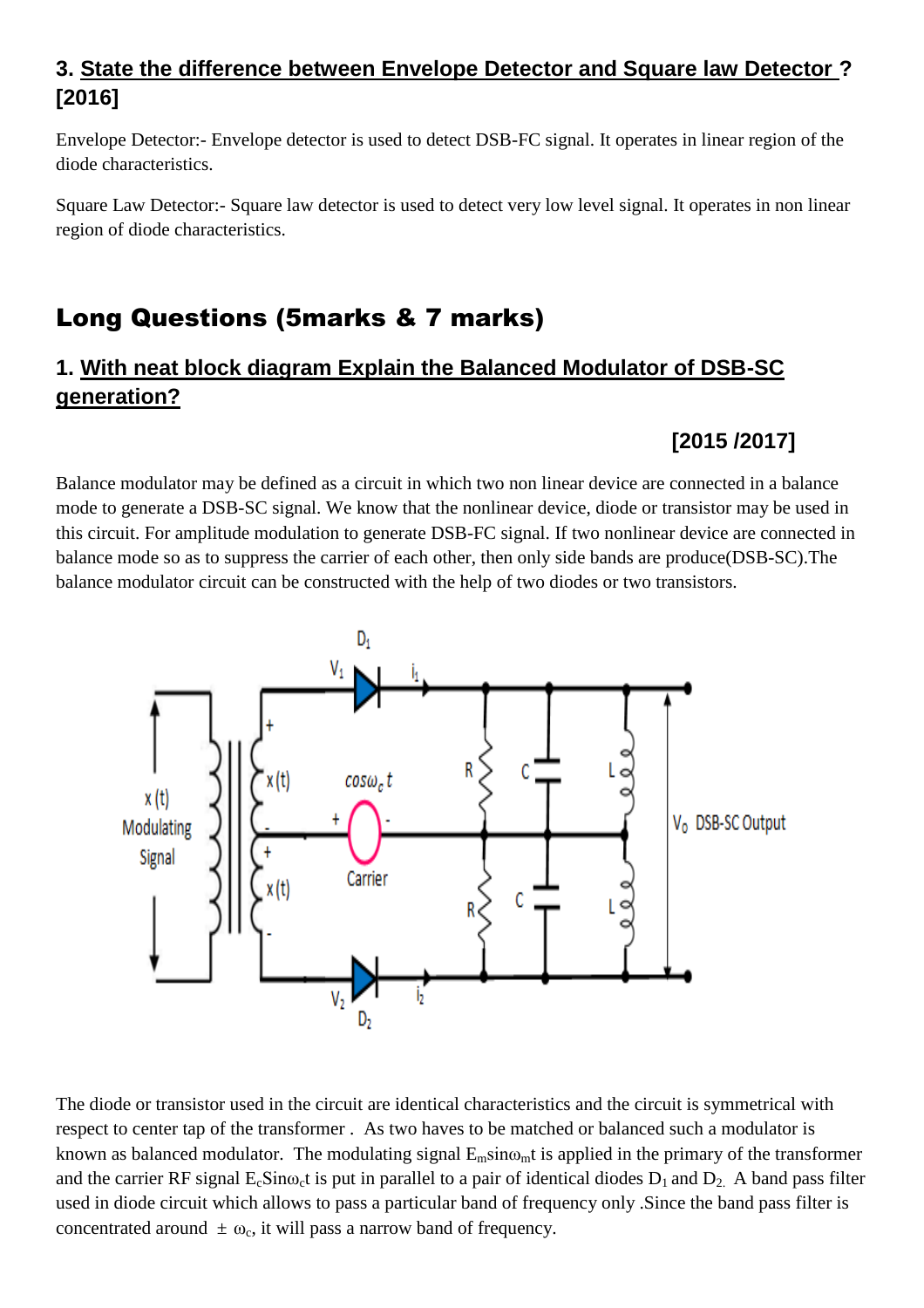#### **2. Describe the operation of Linear diode detector / envelope detector ?**

#### **[ 2015 /2016 /2017 ]**



Diode detector is called envelope detector as it is recovers the audio frequency signal envelope from the composite signal. Diode detector is called linear detector as its output is proportional to the voltage of the input signal .Antenna receive different modulated wave which was transmitted by different transmitter. The desired modulated wave is selected by a tuned RF amplifier which consists of a tank circuit  $L_1 \& C_1$ .

 The diode detector consists of a rectifier circuit and a RF filter circuit. The half wave rectifier rectify the +ve half cycle of the modulated wave. The –ve half cycle are removed .The varring +ve half cycle contain carrier wave and low frequency modulating wave. When these +ve half cycle are applied to the RC filter, the carrier components are removed and the output is a low frequency modulating signal.

# **3. State multiplexing , Explain operation of frequency division multiplexing ? [2015/ 2016 /2017]**

Multiplexing is a technique in which numbers of signals are transmitted in one channel. The different types of multiplexing are TDM & FDM. FDM means Frequency Division Multiplexing. In this technique the numbers of signal are transmitted in the channel and they are separated in frequency domain. In FDM the signals are separated by the different frequency range . In FDM the frequency spectra of various signals are shifted in such a way that they occupy different frequency band in a channel without overlapping. In FDM the available channel band width is divided into different non overlapping frequency bands. Then each band is allocated to different message signals by the one of analog modulation method.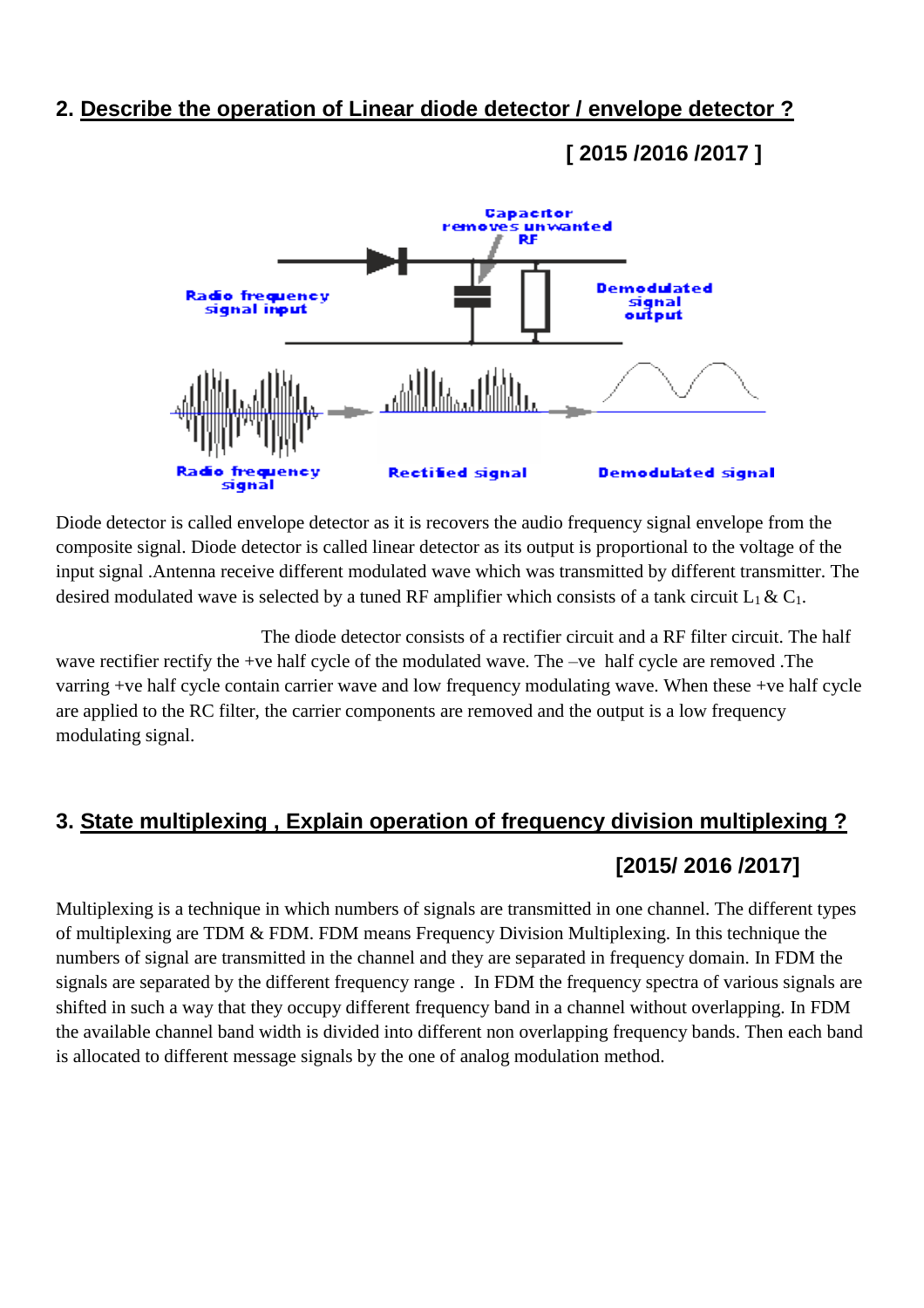

 Then modulated signal are summed to produced composite multiplexed signal. The composite modulated signal is modulated by once again if necessary otherwise transmitted directly over the single channel. In receiving end individual signals are extracted from FDM signal by appropriate filtering.

# CHAPTER-3

## **Long Questions (5marks & 7 marks)**

#### **1.Discuss comparision between AM and FM modulation ? [2015]**

| 1. In AM amplitude of the carrier changes, where<br>phase and frequency remains constant. | 1. In FM frequency of the carrier changes but<br>amplitude and phase remains constant. |
|-------------------------------------------------------------------------------------------|----------------------------------------------------------------------------------------|
| 2. It has two side bands.                                                                 | 2. It has infinite numbers of side band.                                               |
| 3. The system is simple.                                                                  | 3. The system is complex.                                                              |
| 4. More chance of noise and distortion.                                                   | 4. Less chance of noise and distortion.                                                |

#### **2. Describe parameter variation method of FM generation / Direct method of frequency modulation ? [2017]**

In this method the instantaneous frequency of the carrier is varied directly in accordance with the base band signal by means of a device known as voltage controlled oscillator (VCO) .If the capacitance is varied the frequency may be changed . Varactor diode may also be used frequency modulation.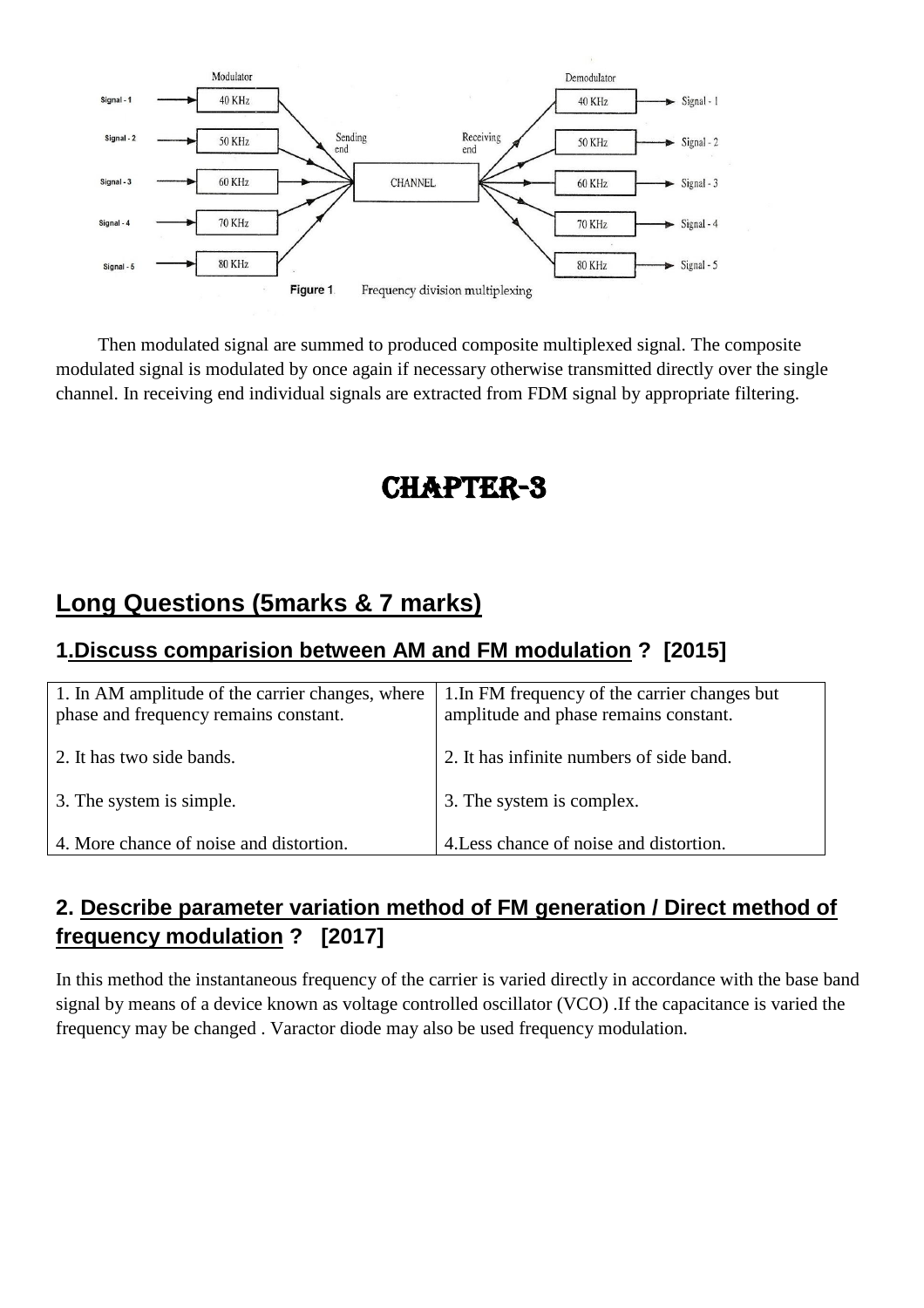#### Reactance modulator



 It is seen that the diode has been reverse biased to provide junction capacitance effects and this bias is varied by the modulating voltage which is in series with it, the junction capacitance will also varry , causing the oscillator frequency to change accordingly,therby generating FM signal.

#### **3. With neat diagram describe the principle of operation of FM foster seeley discriminator ?**



The Foster-Seeley discriminator / detector

Foster-seeley detector or discriminator recovers the modulating voltage from the frequency modulated wave by utilizing the phase angle shift between primary and secondary voltage of a tuned transformer . The phase angle is a function of frequency . The arrangement will made to get sum and difference of primary and secondary voltage and the resultant voltage is applied to the envelope detector to get the base band signal .The circuit consists of a inductively coupled double tuned circuit in which both primary and secondary coils are tuned to the same frequency . The center of the secondary coil is connected to the top of primary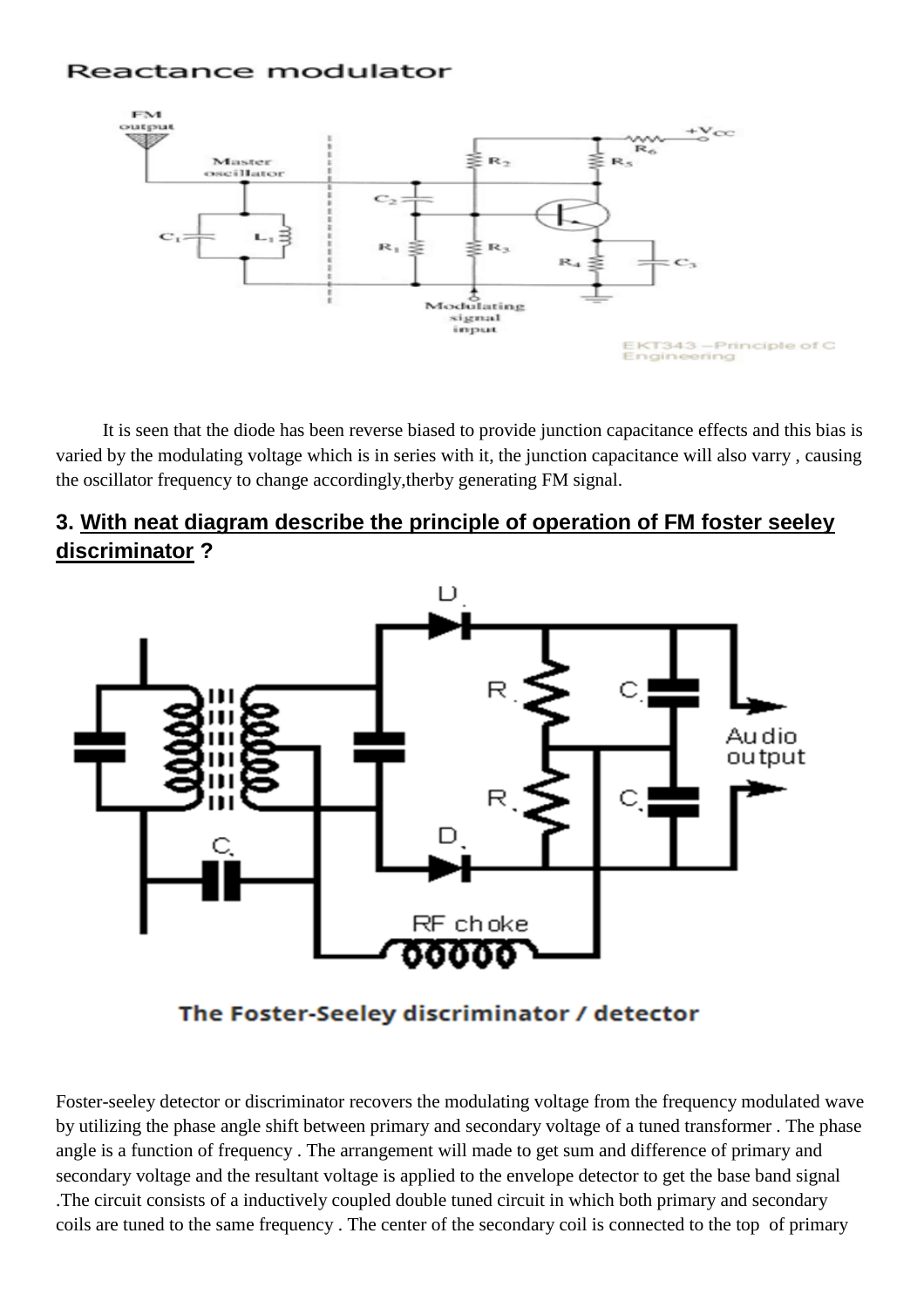through the capacitor C. The primary voltage  $V_3$  appears across the inductor  $L_2$ . Nearly entire voltage  $V_3$ appears across the inductor  $L_3$  except a small drop across the capacitor. However a suitable choice of L and C the voltage drop across the capacitor C can be negligible . The entire taping of the secondary coil has an equal and opposite voltage across each half winding . Hence  $v_1$  and  $v_2$  are equal in magnitude but opposite in phase . The radio frequency voltage  $v_{a1}$  and  $v_{a2}$  applied to the diode  $D_1$  and  $D_2$  are expressed as  $V_{a1} = V_3$  $+ V_1$  and  $v_{a2} = V_3 - V_2$ . The phasor  $v_1$  and  $v_2$  are always equal in magnitude but opposite in phase.

#### **Case-1(At Resonance)**



When input frequency is same as resonant frequency of the tuned circuit  $V_3$  is in phase quadrature with  $v_1$ and  $v_2$ . The resonant voltage  $v_{a1}$  and  $v_{a2}$  are equal in magnitude.

#### **Case-2( Below Resonance)**



If the input frequency is greater than resonant frequency, the phase difference between  $v_1$  and  $v_3$  is less than 90°. Here  $V_{a1}$  is reduced and  $v_{a2}$  is increased. The phase difference between  $v_1$  and  $v_3$  is < 90° and between  $v_2$  and  $v_3$  is  $\rightarrow$  90 $\degree$ .

#### **Case-3( operation above Resonance)**



When input frequency is greater than resonant frequency phase difference between  $v_1$  and  $v_3$  is  $\rightarrow$  90° and phase difference between  $v_2$  and  $v_3$  is < 90°. From this figure the resonant  $v_{a1}$  is increased where as and  $v_{a2}$  $_{1s}$  reduced . The RF voltage  $v_{a1}$  and  $v_{a2}$  are separately rectified by the diode  $D_1$  and  $D_2$  respectively to provide voltage  $v_{\text{out1}}$  and  $v_{\text{out2}}$ . Thus the output will be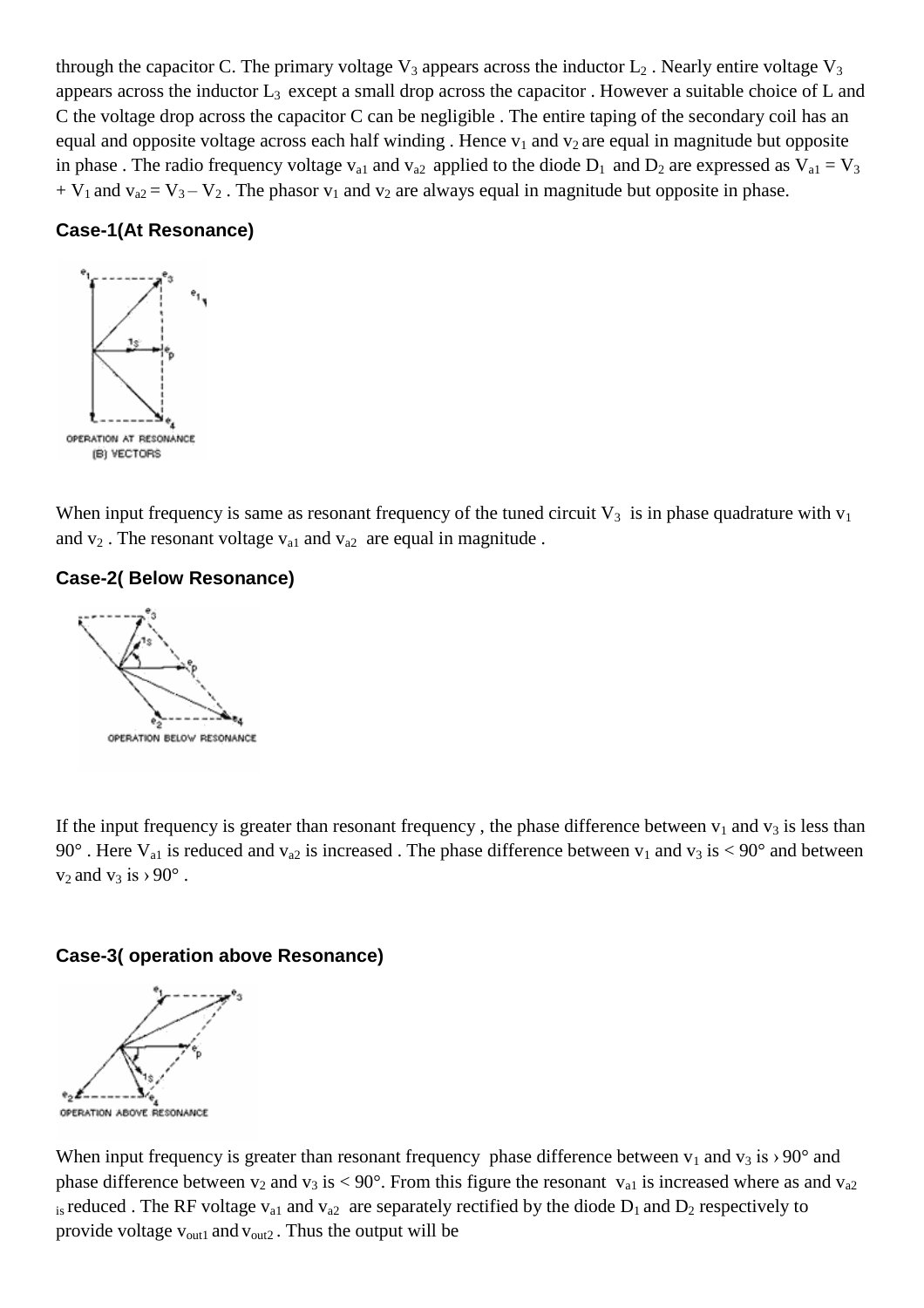$v_{\text{out}} = |v_{\text{out}}| - |v_{\text{out}}|$ 

#### **4.Derivean expression for power relationin AM**

Let the modulating signal

 $e_m = E_m \sin \omega_m t$ 

Let the carrier wave is represented by an expression  $e_m = E_m \sin \omega_m t$ 

From the definition it is clear that the amplitude of the carrier is varied in accordance with modulating signal

The amplitude of the modulatedwave is given as

 $A=E_C+e_m$ 

 $=E_c + E_m \sin \omega_m t$ 

$$
=E_C(1+\frac{E_m}{E_C}\sin\omega_m t)
$$

 $= E_c(1 + m_a \sin \omega_m t)$ 

Where  $m_a = \frac{E}{E}$  $\frac{E_m}{E_c}$  is called modulation index or depth of modulation.

It is a number laying between zero and one ,when it is expressed as a percentage is called percentage of modulation .

Hence the resultant modulated wave is

$$
e_{Am}(t) = A \sin \theta = A \sin \omega_c
$$

```
=E_c(1 + m_a \sin \omega_m t) \sin \omega_c t
```

$$
=E_c \sin \omega_c t + \frac{m_a E_c}{2} \cos(\omega_c - \omega_m)t - \frac{m_a E_c}{2} \cos(\omega_c + \omega_m)t
$$
  
Or  $e_{Am}(t) = E_c \sin \omega_c t + \frac{m_a E_c}{2} \cos(\omega_c - \omega_m)t - \frac{m_a E_c}{2} \cos(\omega_c + \omega_m)t$ 

The first term is unmodulated carrier ,the two additional terms produced are the two side bands ,the frequency of the lower side band is  $(\omega_c + \omega_m)$  and the frequency of upper band is  $(\omega_c - \omega_m)$ 

The three components present in Am wave

1.unmodulated carrier

2.Upper side band

3.Lower side band

The amplitude of the modulated carrier varies as

$$
A = E_c (1 + m_a \sin \omega_m t)
$$

The max and min values of A are  $E_{\text{max}}=E_c(1+m_a)$ 

 $E_{min}= E_c(1-m_a)$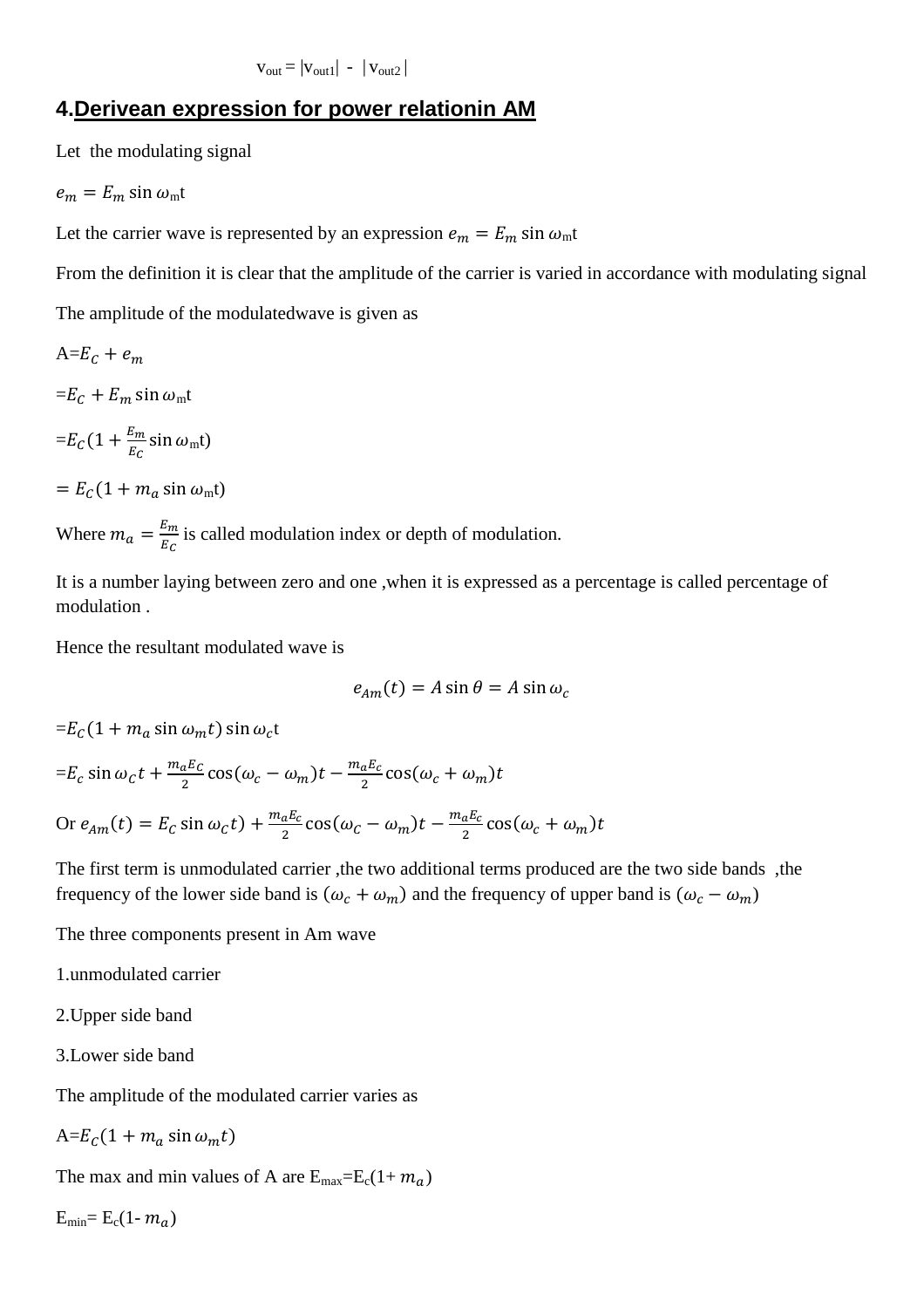This gives  $m_a = \frac{E}{E}$ E

Power relation :-

Modulated carrier wave contain more power as compared to unmodulated wave because it contains two more side bands .The amplitude of side band depends upon the modulation index ,it is anticipated that the total power in the modulated wave will depend on the modulation index .

The total power  $P_t = \frac{E_{carrier}^2}{R}$  $\frac{rier^2}{R} + \frac{E_{LSB}^2}{R}$  $\frac{SB^2}{R} + \frac{E_{USE}^2}{R}$  $\overline{R}$ 

Where LSB and USB denote lower side band and upper side band and R is the equivalent resistance of antenna

 $=\frac{E_{carrier}^2}{R}$  $\frac{rrier^2}{R} = \frac{(\frac{E}{\sqrt{2}})}{(\frac{E}{\sqrt{2}})}$  $\frac{E_C}{\sqrt{2}}$ <sup>2</sup>  $\frac{\frac{L}{2}}{R} = \frac{E_c^2}{2R}$  $\overline{\mathbf{c}}$ and $\frac{E_{LSB}^2}{R}$  $\frac{SB^2}{R} = \frac{E_{USE}^2}{R}$  $\frac{{^{1}S}B}^{2}}{R} = \frac{(\frac{m_{a}E_{c})}{2\sqrt{2}}}{R}$  $2\sqrt{2}$  $\overline{\mathbf{c}}$  $\frac{12C}{R}$  =  $\frac{m_a^2E_c^2}{8R}$ 8

The otal power of a modulated carrier

$$
P_t = \frac{E_c^2}{2R} + \frac{m_a^2 E_c^2}{8R} + \frac{m_a^2 E_c^2}{8R}
$$

$$
= \frac{E_c^2}{2R} [1 + \frac{m_a^2}{2}]
$$

$$
P_t = P_c [1 + \frac{m_a^2}{2}]
$$

Where  $p_t$  = unmodulated carrier power

# CHAPTER-4

## 2 marks questions

#### **1.Define selectivity and sensitivity of receiver ? [ 2016/ 2017 ]**

**Selectivity:** The selectivity of a receiver is its ability to reject unwanted signals.

Sensitivity:- The sensitivity of a radio receiver is its ability to amplify the weak signal . It is also defines in terms of the voltage that must be applied to the receiver input terminals to give a standard output power measured at the output terminal.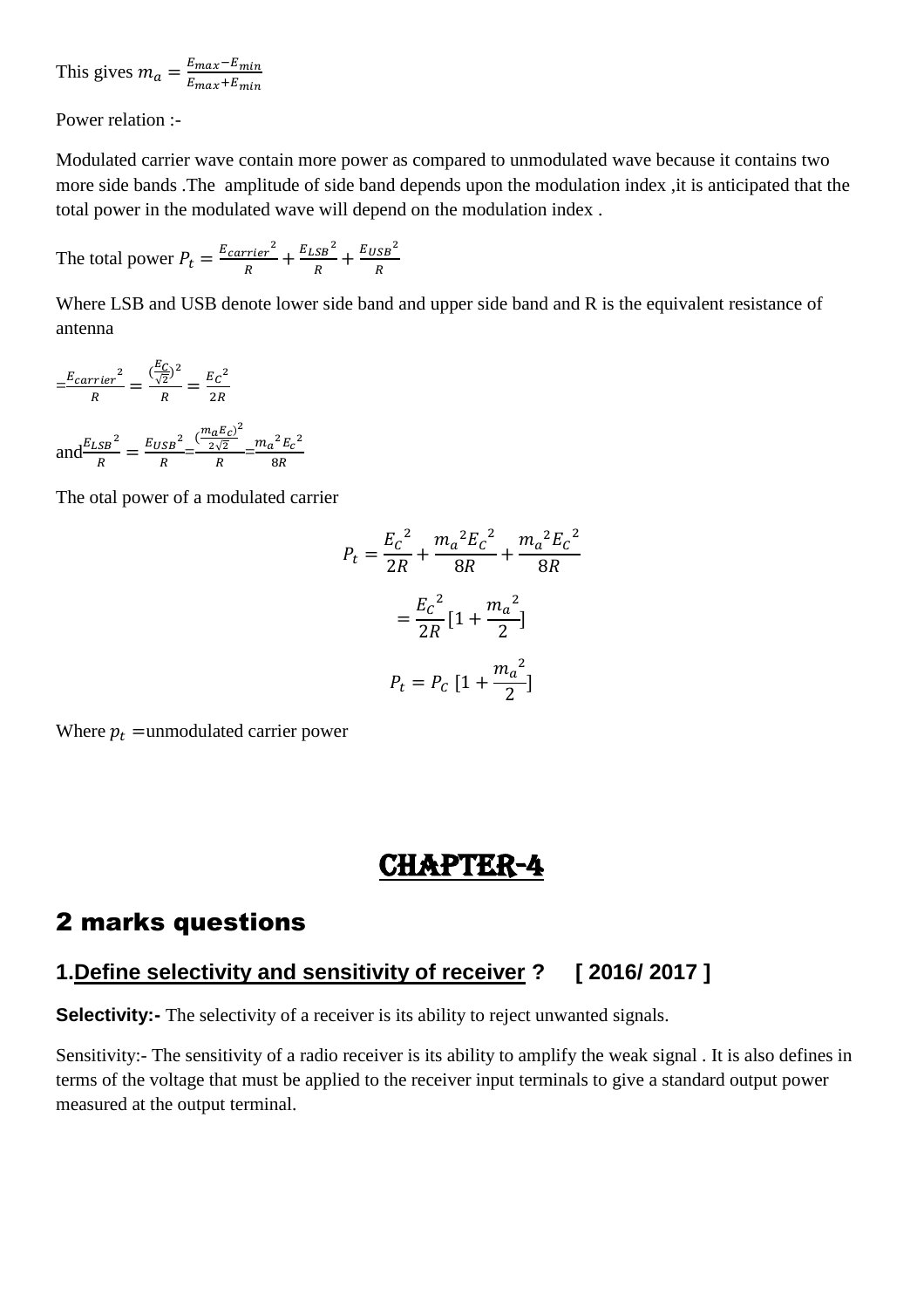# Long Questions (5marks & 7 marks)

#### **1.State the working of FM receiver with block diagram ?[ 2016/ 2017 ]**

The FM receiver is more complicated and expensive than AM receiver .The FM broad cast frequency range lies in between 88 MHz to 108 MHz. The IF of an FM receiver is 10.7 MHz .



- **RF Tuner:-** The FM signals are in the frequency range 88 MHz to 108 MHz . The weak FM signal is picked up by an antenna and is fed to the FM tunner . The RF tuner consists of a mixer, RF amplifier and local oscillator . The RF amplifier amplifies the RF signal and fed to the mixer stage , which is combined with the output stage of the local oscillator. These two frequency produces the IF frequency at the output of the mixer .
- **IF Amplifier stage:-** The IF is always 10.7 MHz.The output of the mixer is amplified in the IF amplifier stage . The band width of IF amplifier is 200 KHz or 0.2 MHz . The output is 2 v.
- **Limiter stage**:- The output of the IF amplifier is fed to the limiter stage . The main function is to remove AM interference from FM signal . The limiter circuit keep the output level constant for different input levels.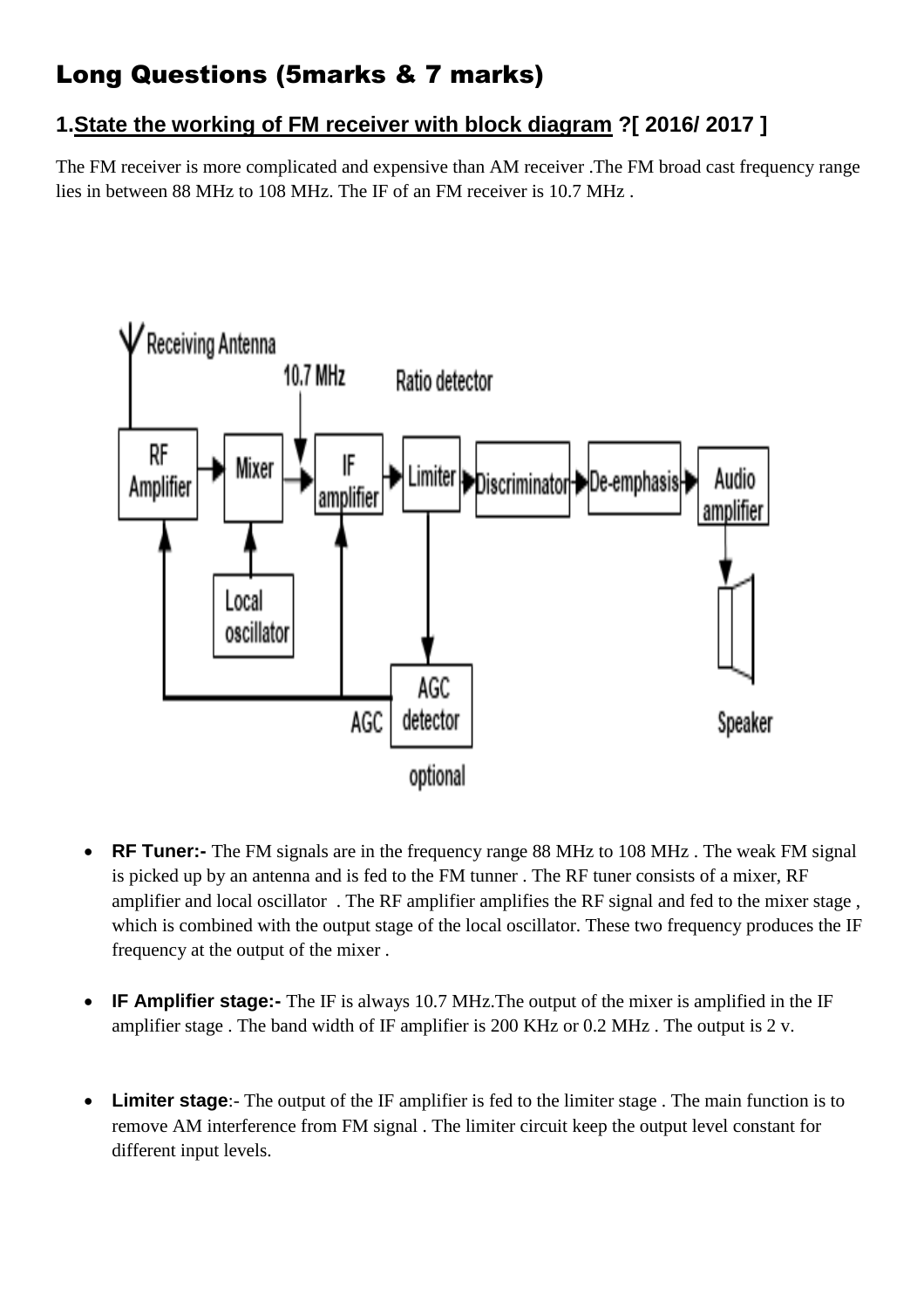**FM Detector:**- The output of the limiter is fed to the detectr stage. The FM detector converts the frequency variation to amplitude variation. It distinguish between different frequenciesin the input to provide different output voltage. The output of the FM detector is fed to the loud speaker.

#### **2.With proper diagram describe the operation of Super heterodyne radio receiver ? [ 2016 /2017 / 2017 ]**

The antenna receives different modulated wave which are transmitted by different transmitter.



#### **[BLOCK DIAGRAM OF SUPER HETERODYNE RADIO RECEIVER]**

- **RF Amplifier:** The RF amplifier stage uses a tuned parallel circuit  $L_1C_1$  with a variable capacitor  $C_1$ . The radio wave from various broad casting stations are intercepted by the receiving antenna and couple this stage . This stage select the desired frequency signal and amplify the signal if necessary.
- The output of RF amplifier and output of local oscillator is fed to the mixer circuit. The mixer circuit beat two frequency signal and produce a constant frequency output which is known as IF signal (Intermediate Frequency). For AM modulation IF=455 KHz .

IF= Oscillator frequency- Radio Frequency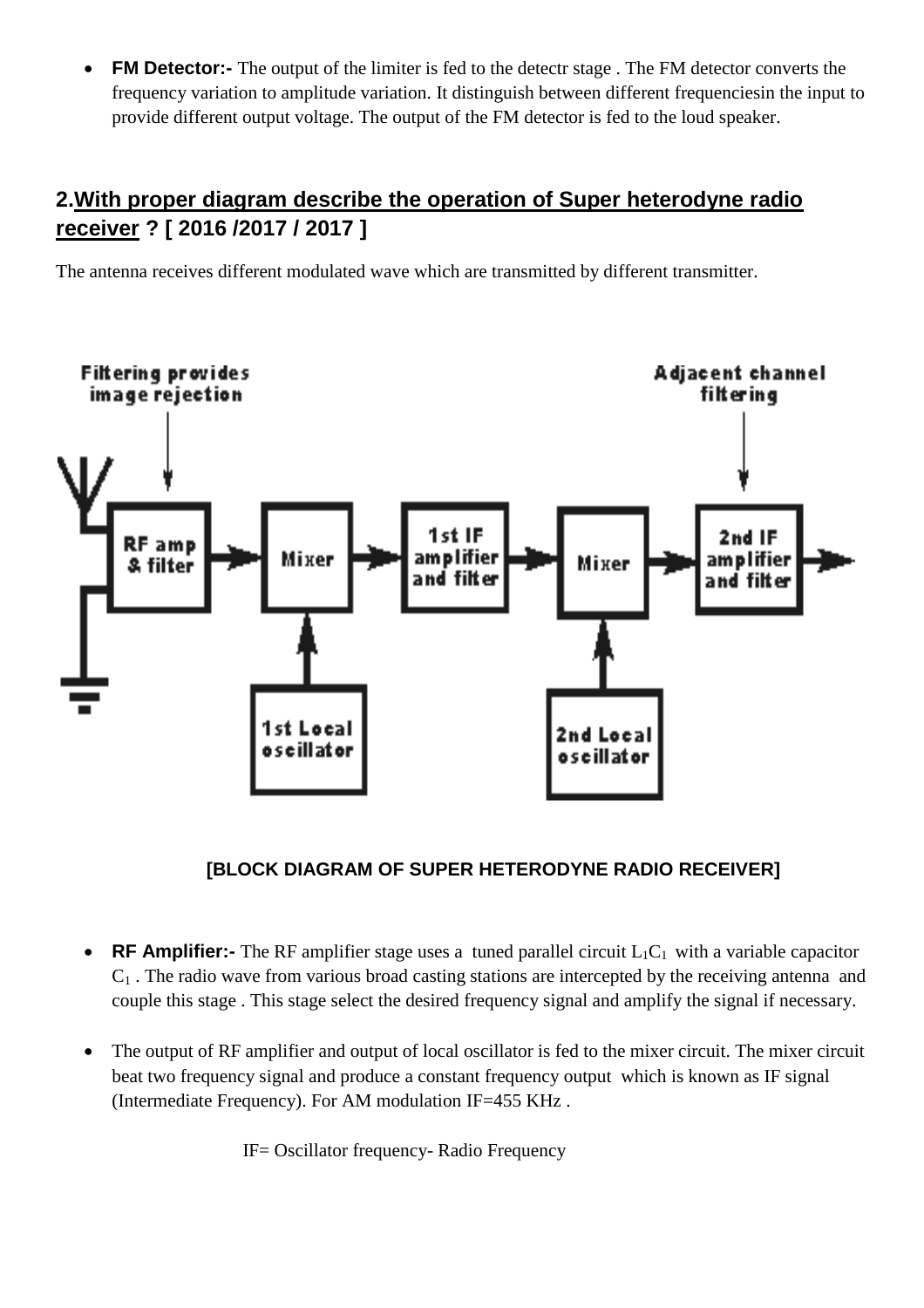- **IF Amplifier:-** The output of mixer is always 455 KHz and fed to tuned IF amplifier . This amplifier amplify the IF signal.
- **Detector:-** The detector circuit perform demodulation . Here original audio signal is extracted from modulated wave. Here diode detector is used for low distortion .
- **AF Amplifier:-** The audio signal output of detector stage is fed to multistage audio amplifier . Here the signal is amplified .
- **Loud Speaker:** It is the transducer which convert electrical energy into sound energy. Here original output is obtained**.**

#### **3. Explain working of Steriophonic FM Transmitter ? [ 2016 ]**

#### **Stereo Broadcast Transmission**

A block diagram of a typical frequency stabilizing system used is shown in Figure. It uses a basic frequency, Standard, a crystal oscillator, and the carrier frequency of the FM signal is compared with it. We know that reactance modulator works across the tank circuit of a LC oscillator, whose output is isolated by a buffer stage. The output of buffer is fed to an amplitude limiter and subsequently to the class C power amplifiers (not shown).



A small portion of the signal is taken from the limiter output and fed to mixer in which this signal is mixed with a signal from the crystal oscillator. The difference signal which is usually about onetenth- to one-twentieth of the master oscillator frequency is amplified and applied to a phase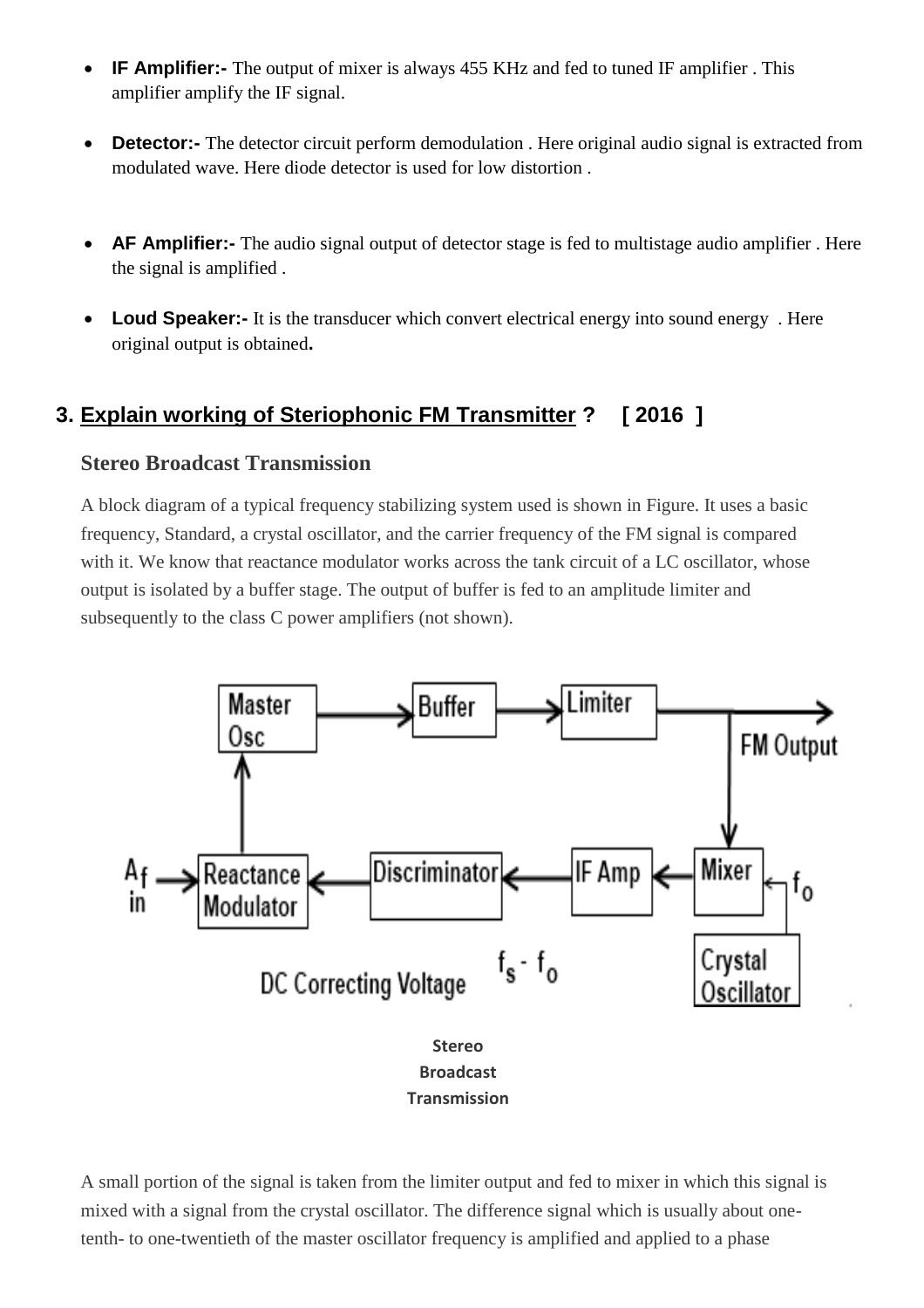discriminator. The output of the phase discriminator is a DC signal which is applied to the reactance modulator as a correcting voltage to counteract any drift in the average frequency of the master oscillator.

The discriminator is so designed that it reacts to slow changes in the incoming frequency, but not to the normal frequency variation due to frequency modulation. Also the discriminator provides positive 0/p voltage if the input frequency exceeds the discriminator tuned frequency and 0 negative 0/p voltage, if it is lower.

A stereo signal consists of two channels which can be labeled L and R (left and right), once channel for each speaker. The ordinary mono signal consists of the summation of the two channels, i.e.  $L +$ R, and this can be transmitted in the normal way. If a signal containing the difference between the left and right channels, L - -R, is transmitted then it is possible to reconstitute the left and right only signals. By adding the stun and difference signals i.e.  $(L + R) + (L - R)$ , gives 2L, i.e. the left signal.

and subtracting the two signals, i.e. $(L + R) - (L - R)$  gives 2R, the right signal. This can he achieved relatively simply by adding and subtracting signals electronically. It only remains to find a method of transmitting the stereo difference signal in a way that does not affect any mono receivers.





This is achieved by transmitting the difference signal above the audio range. It is amplitude modulated onto a 38 KHz sub-carrier. Both the upper and lower side-bands are retained, but the 38.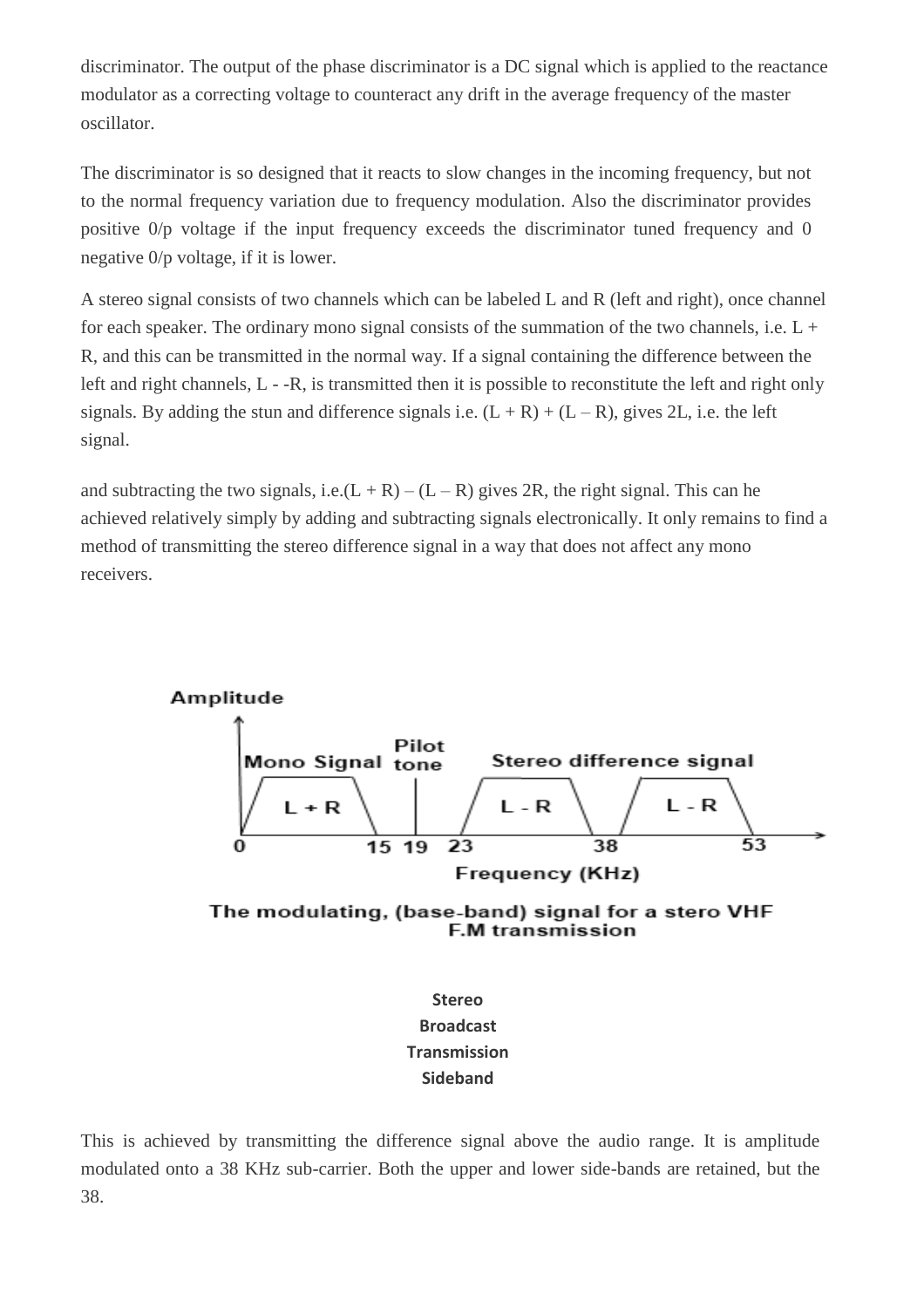KHz sub-carrier itself is suppressed to give a double side-band signal above the normal audio bandwidth as shown in Figure This whole base-band is used to frequency modulate the final radio frequency carrier

To regenerate the 38 KHz sub-carrier, a 19 KHz pilot tone is transmitted. The frequency of this is doubled in the receiver to give the required 38 KHz signal to demodulate the double side-band stereo difference signal. The frequency of pilot tone is also used to detect whether a stereo signal is being transmitted. If it is not

present, the stereo reconstituting circuitry is turned off. Forever, when it is present, the stereo signal can be constituted.

To generate the stereo signal, a system similar to that shown in Figure is used. The left and right signals enter the encoder where they are passed through a circuit to add the required pre-emphasis. After this they are passed into a matrix circuit. This adds and subtracts the two signals to provide the  $L + R$  and  $L - R$  signals. The  $L + R$  signal is passed straight into the final summation circuit to be transmitted as the ordinary mono audio, The difference  $L - R$  signal is passed into a balanced modulator to give the double side-band suppressed carrier signal centered on 38 KHz. This is passed into the final summation circuit as the stereo difference signal. The other signal entering the balanced modulator is a 38 KHz signal which has been obtained by doubling the frequency of the 19 KHz pilot

Tone. The pilot tone itself is also passed into the final summation circuit. The final modulating signal consisting of the  $L + R$  mono signal, 19 KHz pilot tone, and the  $L - R$  difference signal based around 38 KHz is then used to frequency modulate the radio frequency carrier before being transmitted.

#### **3. Explain working of Steriophonic FM Receiver ? [ 2015 / 2017 ]**

#### **Stereo FM Receiver**

A stereo FM receiver has three major sections:

- Mono mode
- Stereophonic mode
- Section common to both mono and stereo modes

The section that is common to both mono and stereo modes is a standard FM receiver that recovers the modulating signal. The output of this section is routed to the remaining two sections. The output consists of both the left and right channel marked as  $(L + R)$  in Figure. This output is applied to the mono section and the speaker produces audio signals monophonic mode.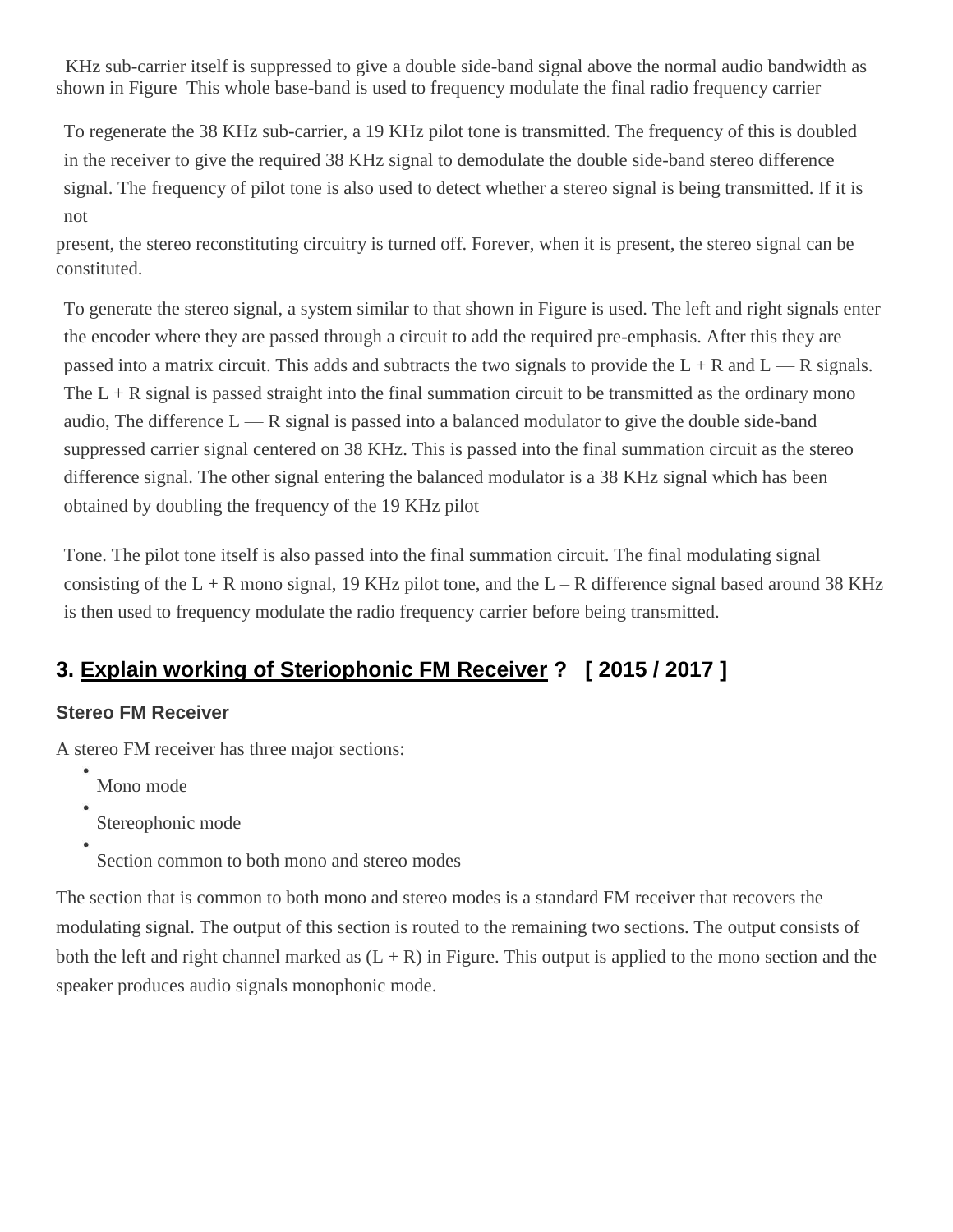

**Stereo FM Receiver Block Diagram**

The stereo section is more complicated. It uses three filters to extract  $(L + R)$  and  $(L - R)$  signals and the pilotcarrier from the discriminator output. The  $(L + R)$  signal is obtained from the low-pass filter, which contains frequencies between 50 Hz and 15 kHz. This signal delayed for a fixed time before applying it to the matrix and the de-emphasis network. This is done to simultaneously get the  $(L + R)$  and  $(L - R)$  signals at the matrix. The matrix network separates the left (L) and right (R) channels. These are then de-emphasized and amplified by the audio amplifiers and are given to their respective speakers.

A band pass filter is used to extract the (L - R) signal varying between 23-53 kHz. It is a double-side band (DSB) signal. This signal is applied to an AM detector to demodulate. The transmitter uses a 38 kHz carrier signal to get a DSB-SC signal from the (L - R) signal. Thus, at the receiver, a carrier of 38 kHz is required to demodulate the received (L - R) signal.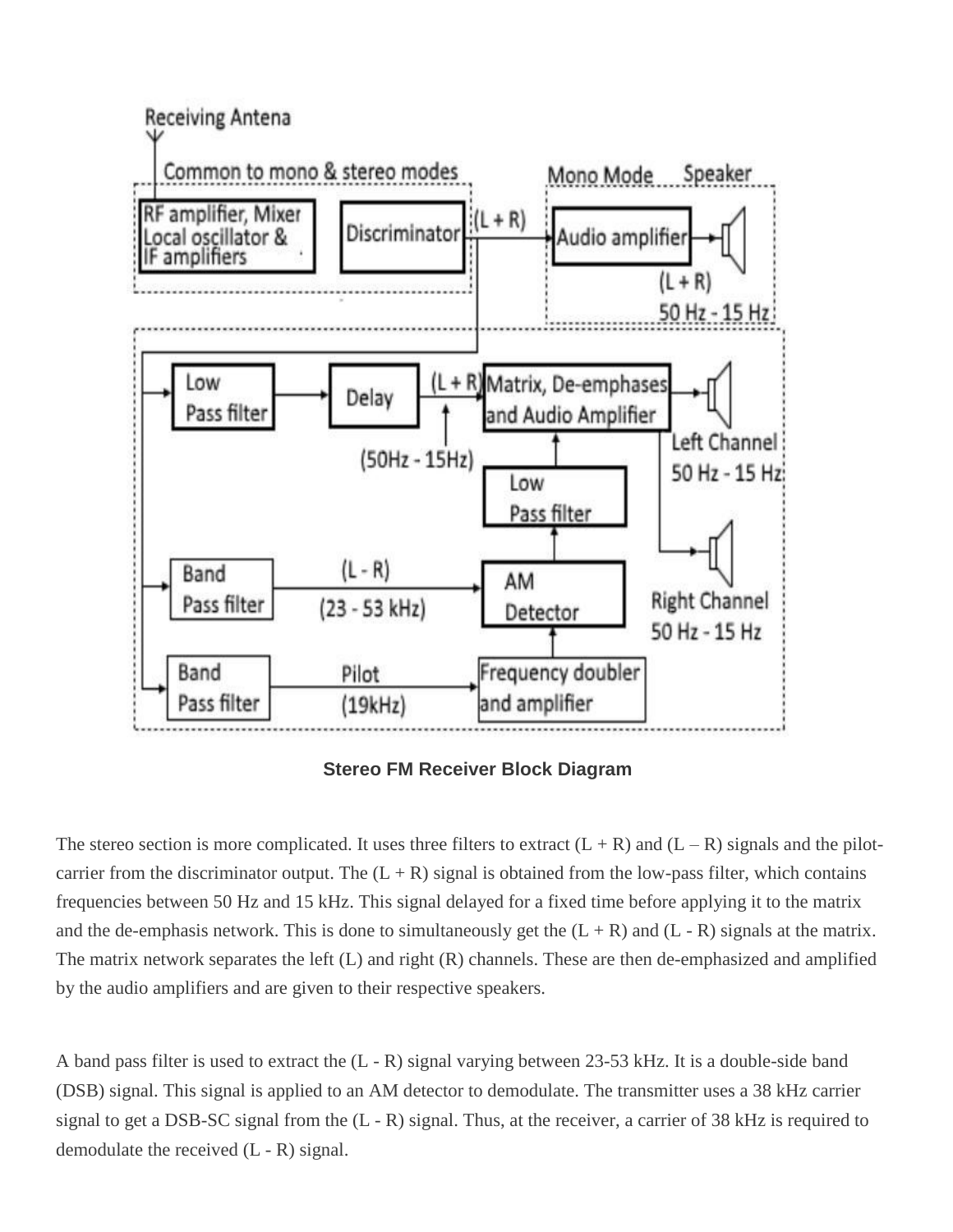The pilot carrier of 19 kHz is extracted using another band pass filter. This pilot carrier is given to the frequency doubler, which doubles its frequency to 38 kHz. After amplification of this The AM detector detects the  $(L - R)$  signal, which is carrier, it is applied to the AM detector matrix. As some time is taken for the  $(L - R)$ signal to demodulate, the  $(L + R)$  signal is delayed so that both  $(L + R)$  and  $(L - R)$  reach the matrix at the same time.

# CHAPTER-5

## 2 marks questions

## 1.Write down disadvantages of Delta modulation ? [2016]

The disadvantages of delta modulation are

- Slope overload Distortion
- Granular or Ideal noise

## 2.State Sampling Theorem and classify Sampling. [2015]

The sampling rate of sampling process should greater than or equal to twice of maximum signal frequency to be sampled recover the signal with minimum distortion.

 $F_s \geq 2 F_m$ 

Classification of Sampling:

- Instanteneous sampling
- Natural sampling
- Flat top sampling

## **3. What is Repeater , why it is essential?[2016]**

Repeater is used in transmission line to receiver the signal strength in different interval.

# Long Questions (5marks & 7 marks)

#### **1.Discuss the term sampling and Nyquist rate, Nyquist interval, Aliasing ? [2016 / 2017]**

**Sampling**:-The process of measuring the signal value at discreat time interval in known as sampling. The individual signal strength at aparticular time instant after sampling is known as sampling.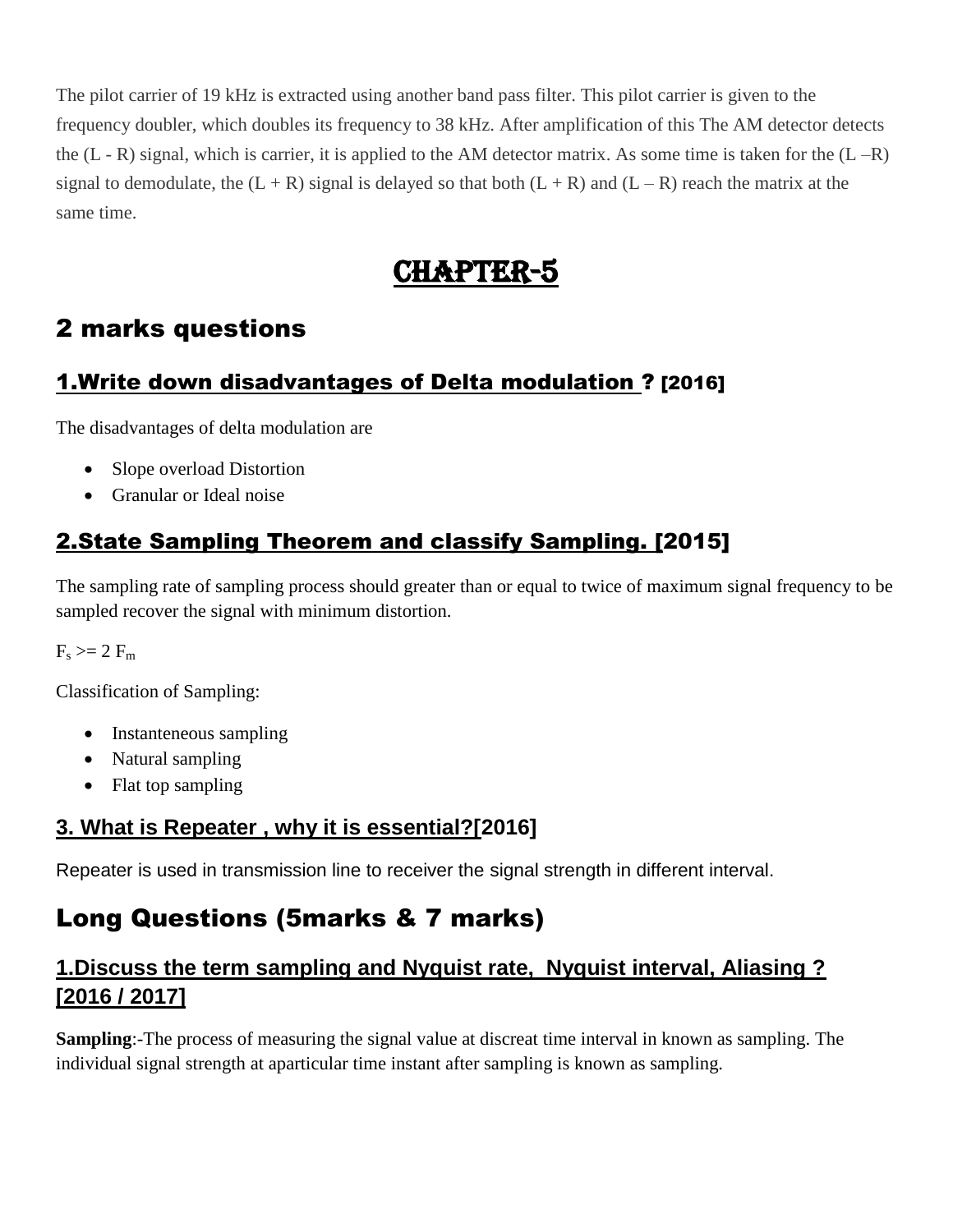

**Nyquistrate:-** The minimum sampling rate  $F_s = 2 F_m$  is called Nyquist rate.

**Nyquist Interval:-**When F<sub>s</sub>=2 F<sub>m</sub>, the interval between two sample are known as Nyquist Interval.

**Aliasing:**- This is the distortion due to improper sampling . When sampling rate  $F_s$  is less than twice of maximum frequency of max. frequency component ( $F_s < 2 F_m$ )

The side bands of the signal overlap and the signal  $x(t)$  can not be recovered without distortion. This distortion is called aliasing effect. To avoid aliasing effect sampling rate must be  $F_s \ge 2 F_m$ .



## 2.Describe the operation of PAM modulation ? [2015 /2016/ 2017]

Pulse Amplitude Modulation is the simplest form of pulse modulation technique . PAM is a pulse modulation system in which the signal is sampled at regular intervals and each sample is made proportional to the amplitude of the signal at the instant of sampling. The PAM representation is shown in fig-a shows single polarity PAM fig-b shows double polarity PAM.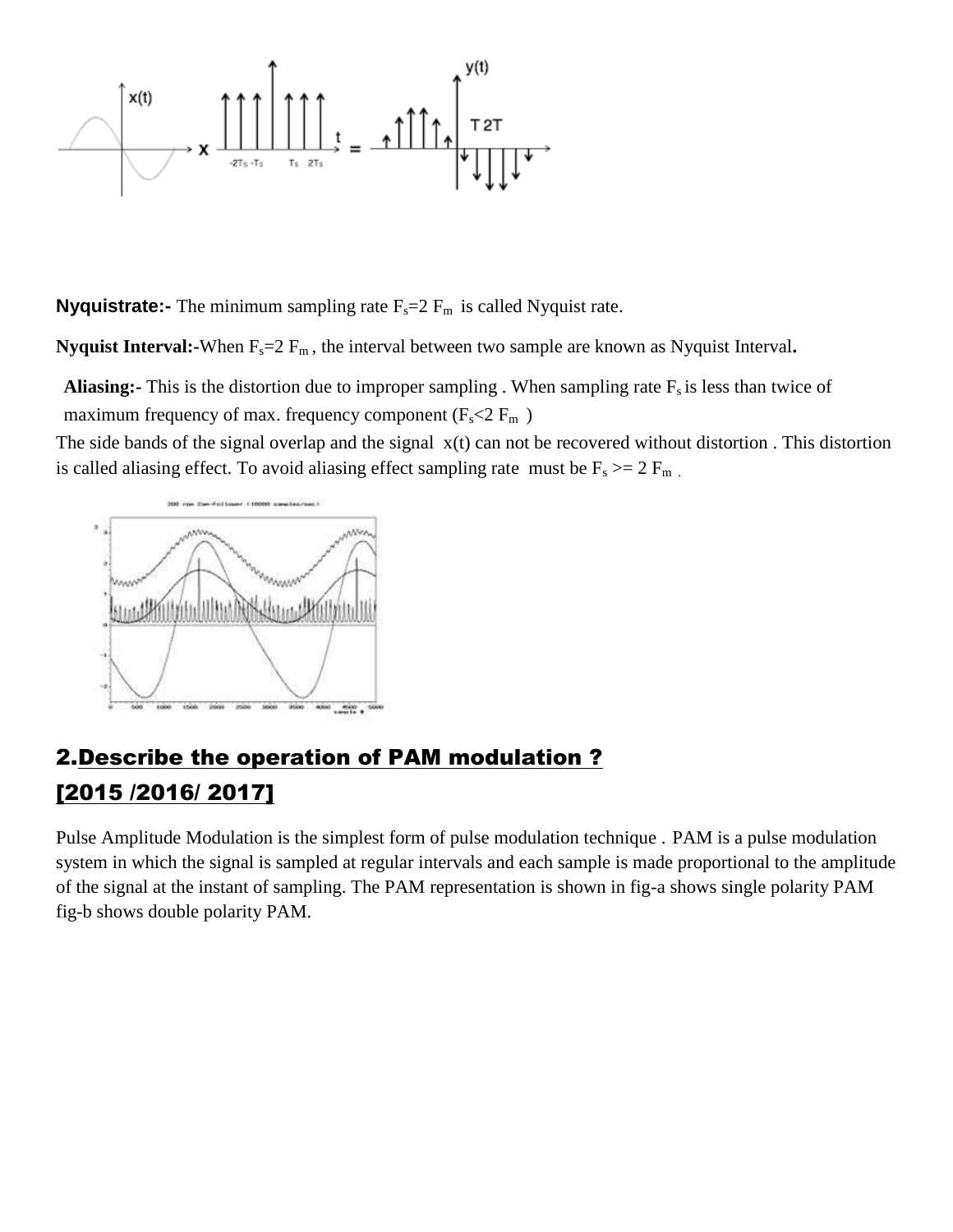

In single polarity PAM a fixed dc level is added to the signal to ensure that the pulse are always positive . In double polarity PAM the pulses appear both in positive and negative side

Sometimes pulses tops are made to follow the analog signal envelope.This is refered as natural PAM sampling. Sometimes the tops of pulses are retain as flat top , in this case the flat top is refered as flat top sampling.

In PAM the width of the pulses and passion of the pulse are remain constant.

It is very easy to generate and demodulate the PAM . In generator ,the signal to be converted to PAM is fed to one input of an AND gate . The pulses at sampling frequency are applied to the other input of AND gate to open it during the wanted time intervals. The output of AND gate is in the form of pulses at sampling rate with an amplitude proportional to the magnitude of the modulating signal at each instant . The pulses are then passed through apulse shaping network which makes them flat top.

## 3.describe the working of PWM communication system ? [2016]

The pulse width modulation is also known as pulse duration modulation . In this modulation the pulse width is proportional to the amplitude of the modulating signal. In this type we have a fixed amplitude and starting time of each pulse is made proportional to the amplitude of the signal at that instant . PWM can be generated by appling trigger pulse at sampling rate to control the starting time of pulse from a monostable multivibrator and feeding in the modulating signal to be sampled to control the duration of these pulses.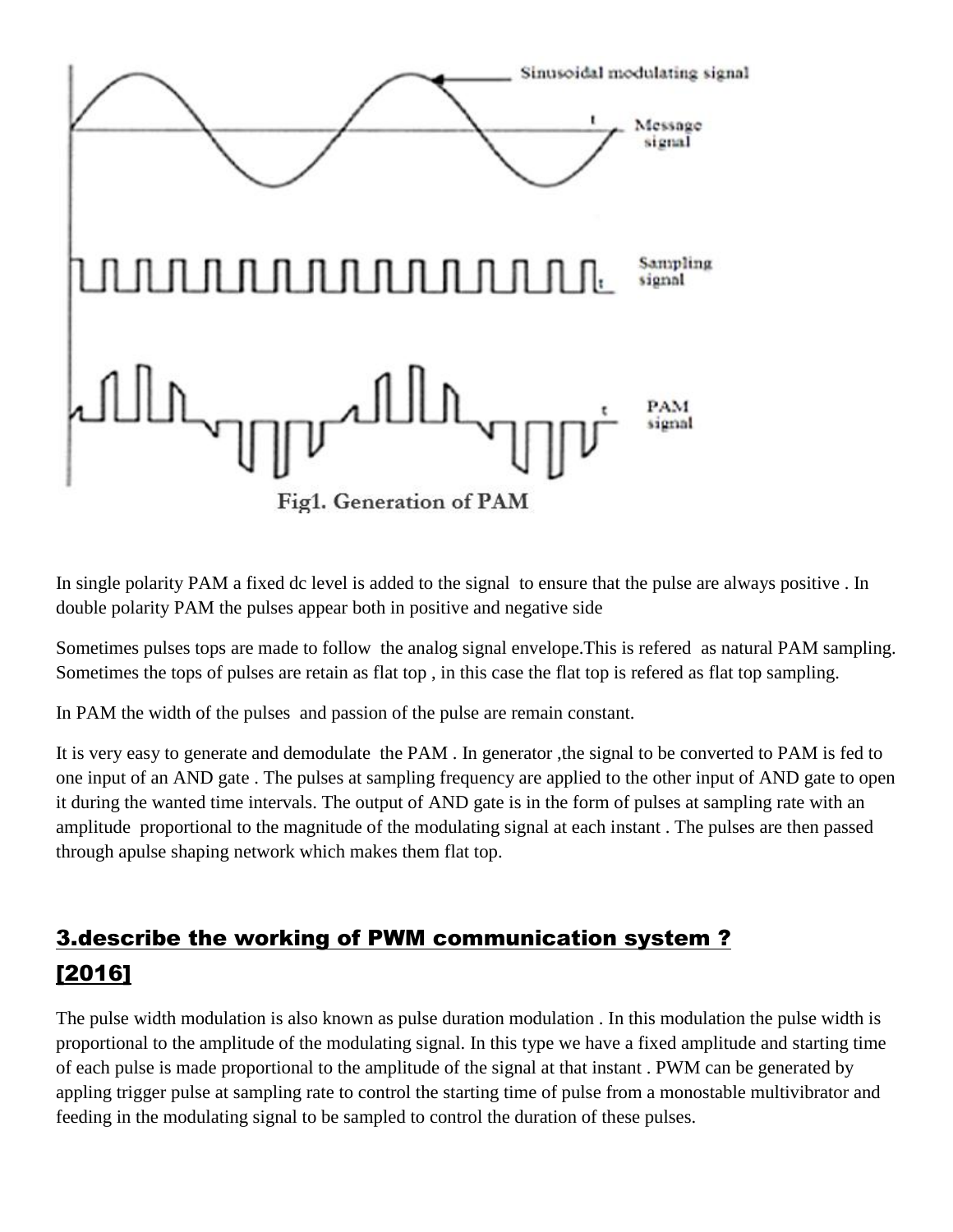

## 4. Classify digital modulation Technique ? [2017]

Analog pulse Technique:-

PAM-Pulse Amplitude Modulation

PDM- Pulse Duration Modulation

PPM- Pulse Position Modulation

In this modulation system modulating signal is a analog signal and carrier is digital pulse.

Digital Pulse Modulation:-

PCM- Pulse Code Modulation

DM- Delta Modulation

DPCM-Differential Pulse Code Modulation

ADM-Adaptive Delta Modulation

Digital modulation:-

- ASK-Amplitude Shift Keying
- FSK- Frequency Shift Keying
- PSK- Phase Shift Keying
- QPSK- Quadrature Phase Shift Keying
- BPSK- Binary Phase Shift Keying

In this modulation technique modulating signal is digital but carrier is analog signal.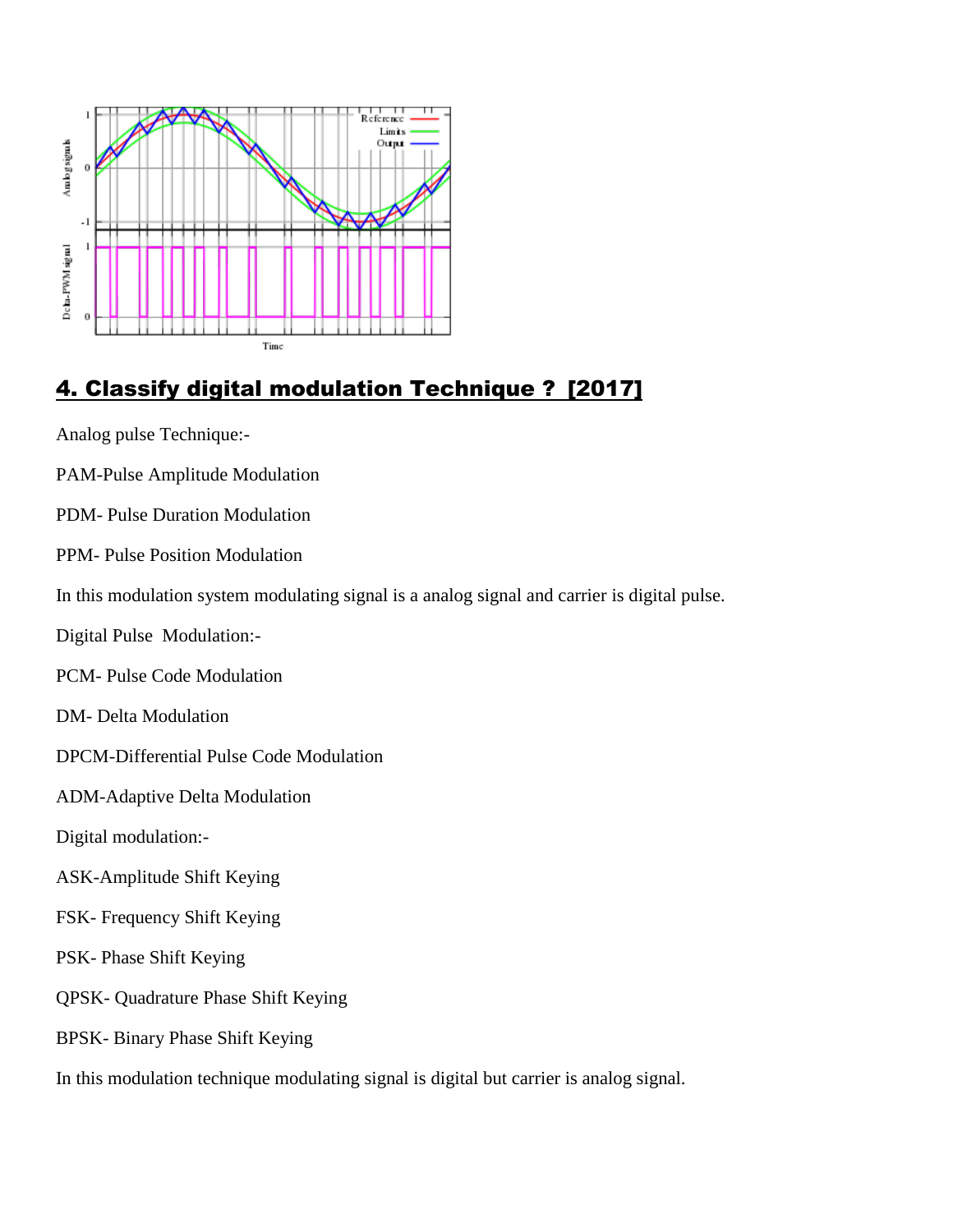## 5.Describe the Generation of delta modulation? [2015 / 2017]

A delta modulation (DM or Δ-modulation) is an [analog-to-digital](https://en.wikipedia.org/wiki/Analog-to-digital_converter) and [digital-to-analog signal](https://en.wikipedia.org/wiki/Digital-to-analog_converter) conversion technique used for transmission of voice information where quality is not of primary importance. DM is the simplest form of [differential pulse-code modulation](https://en.wikipedia.org/wiki/Differential_pulse-code_modulation) (DPCM) where the difference between successive samples are encoded into n-bit data streams. In delta modulation, the transmitted data are reduced to a 1-bit data stream. Its main features are:

- The analog signal is approximated with a series of segments.
- Each segment of the approximated signal is compared of successive bits is determined by this comparison.
- Only the change of [information](https://en.wikipedia.org/wiki/Information) is sent, that is, only an increase or decrease of the signal amplitude from the previous sample is sent whereas a no-change condition causes the modulated signal to remain at the same 0 or 1 state of the previous sample**.**



## 6.Describe the working of PCM modulator and PCM Demodulator ?[2016/ 2017]

Pulse-code modulation (PCM) is a method used to [digitally](https://en.wikipedia.org/wiki/Digital_signal_(signal_processing)) represent sampled [analog signals.](https://en.wikipedia.org/wiki/Analog_signal) It is the standard form of [digital audio](https://en.wikipedia.org/wiki/Digital_audio) in computers, [compact discs,](https://en.wikipedia.org/wiki/Compact_disc) [digital telephony](https://en.wikipedia.org/wiki/Digital_telephony) and other digital audio applications. In a PCM [stream,](https://en.wikipedia.org/wiki/Stream_(computing)) the [amplitude](https://en.wikipedia.org/wiki/Amplitude) of the analog signal is [sampled](https://en.wikipedia.org/wiki/Sampling_(signal_processing)) regularly at uniform intervals, and each sample is [quantized](https://en.wikipedia.org/wiki/Quantization_(signal_processing)) to the nearest value within a range of digital steps.

Linear pulse-code modulation (LPCM) is a specific type of PCM where the quantization levels are linearly uniform.<sup>[\[5\]](https://en.wikipedia.org/wiki/Pulse-code_modulation#cite_note-LOC1-5)</sup> This is in contrast to PCM encodings where quantization levels vary as a function of amplitude (as with the [A-law algorithm](https://en.wikipedia.org/wiki/A-law) or the [μ-law algorithm\)](https://en.wikipedia.org/wiki/%CE%9C-law). Though PCM is a more general term, it is often used to describe data encoded as LPCM.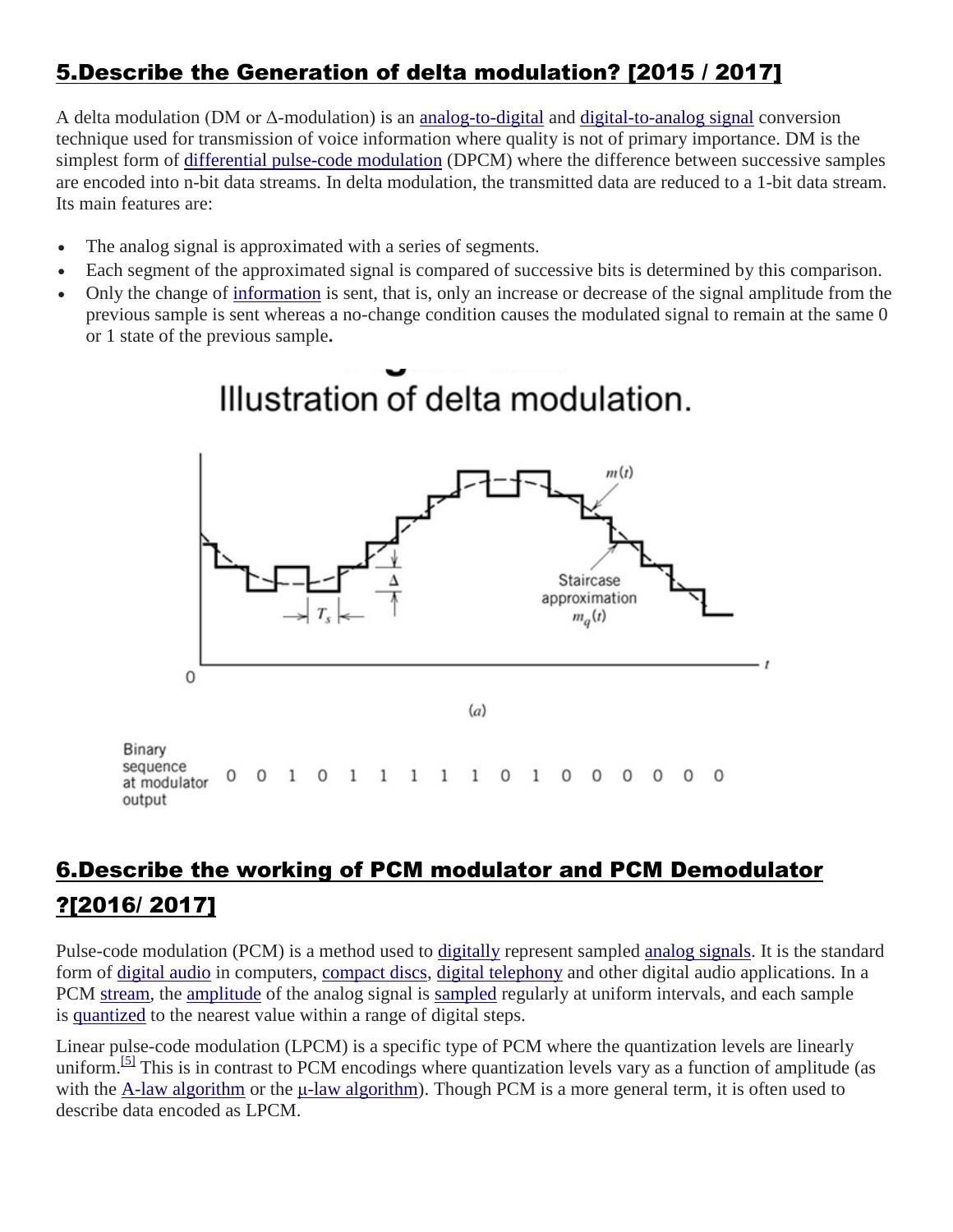A PCM stream has two basic properties that determine the stream's fidelity to the original analog signal: the [sampling rate,](https://en.wikipedia.org/wiki/Sampling_rate) which is the number of times per second that samples are taken; and the [bit depth,](https://en.wikipedia.org/wiki/Audio_bit_depth) which determines the number of possible digital values that can be used to represent each sample.

Modulation



Sampling and quantization of a signal (red) for 4-bit LPCM

In the diagram, a [sine wave](https://en.wikipedia.org/wiki/Sine_wave) (red curve) is sampled and quantized for PCM. The sine wave is sampled at regular intervals, shown as vertical lines. For each sample, one of the available values (on the y-axis) is chosen by some algorithm. This produces a fully discrete representation of the input signal (blue points) that can be easily encoded as digital data for storage or manipulation. For the sine wave example at right, we can verify that the quantized values at the sampling moments are 8, 9, 11, 13, 14, 15, 15, 15, 14, etc. Encoding these values as [binary numbers](https://en.wikipedia.org/wiki/Binary_numeral_system#Counting_in_binary) would result in the following set of [nibbles:](https://en.wikipedia.org/wiki/Nibble)  $1000 (2^3 \times 1 + 2^2 \times 0 + 2^1 \times 0 + 2^0 \times 0 = 8 + 0 + 0 + 0 = 8)$ , 1001, 1011, 1101, 1110, 1111, 1111, 1111, 1110, etc. These digital values could then be further processed or analyzed by a [digital signal processor.](https://en.wikipedia.org/wiki/Digital_signal_processor) Several PCM streams could also be [multiplexed](https://en.wikipedia.org/wiki/Multiplexing) into a larger aggregate [data stream,](https://en.wikipedia.org/wiki/Data_stream) generally for transmission of multiple streams over a single physical link. One technique is called [time-division multiplexing](https://en.wikipedia.org/wiki/Time-division_multiplexing) (TDM) and is widely used, notably in the modern public telephone system.

The PCM process is commonly implemented on a single [integrated circuit](https://en.wikipedia.org/wiki/Integrated_circuit) generally referred to as an [analog-to](https://en.wikipedia.org/wiki/Analog-to-digital_converter)[digital converter](https://en.wikipedia.org/wiki/Analog-to-digital_converter) (ADC).

#### Demodulation

To recover the original signal from the sampled data, a "demodulator" can apply the procedure of modulation in reverse. After each sampling period, the demodulator reads the next value and shifts the output signal to the new value. As a result of these transitions, the signal has a significant amount of high-frequency energy caused by [aliasing.](https://en.wikipedia.org/wiki/Aliasing) To remove these undesirable frequencies and leave the original signal, the demodulator passes the signal through analog filters that suppress energy outside the expected frequency range (greater than

the [Nyquist frequency](https://en.wikipedia.org/wiki/Nyquist_frequency)  $\qquad$ ). [\[note 3\]](https://en.wikipedia.org/wiki/Pulse-code_modulation#cite_note-28) The [sampling theorem](https://en.wikipedia.org/wiki/Sampling_theorem) shows PCM devices can operate without introducing distortions within their designed frequency bands if they provide a sampling frequency twice that of the input signal. For example, in [telephony,](https://en.wikipedia.org/wiki/Telephony) the usable [voice](https://en.wikipedia.org/wiki/Human_voice) frequency band ranges from approximately 300 [Hz](https://en.wikipedia.org/wiki/Hertz) to 3400 Hz. Therefore, according to the [Nyquist–Shannon sampling theorem,](https://en.wikipedia.org/wiki/Nyquist%E2%80%93Shannon_sampling_theorem) the sampling frequency (8 kHz) must be at least twice the voice frequency (4 kHz) for effective reconstruction of the voice signal.

The electronics involved in producing an accurate analog signal from the discrete data are similar to those used for generating the digital signal. These devices are [Digital-to-analog converters](https://en.wikipedia.org/wiki/Digital-to-analog_converter) (DACs). They produce a [voltage](https://en.wikipedia.org/wiki/Voltage) or [current](https://en.wikipedia.org/wiki/Electric_current) (depending on type) that represents the value presented on their digital inputs. This output would then generally be filtered and amplified for use.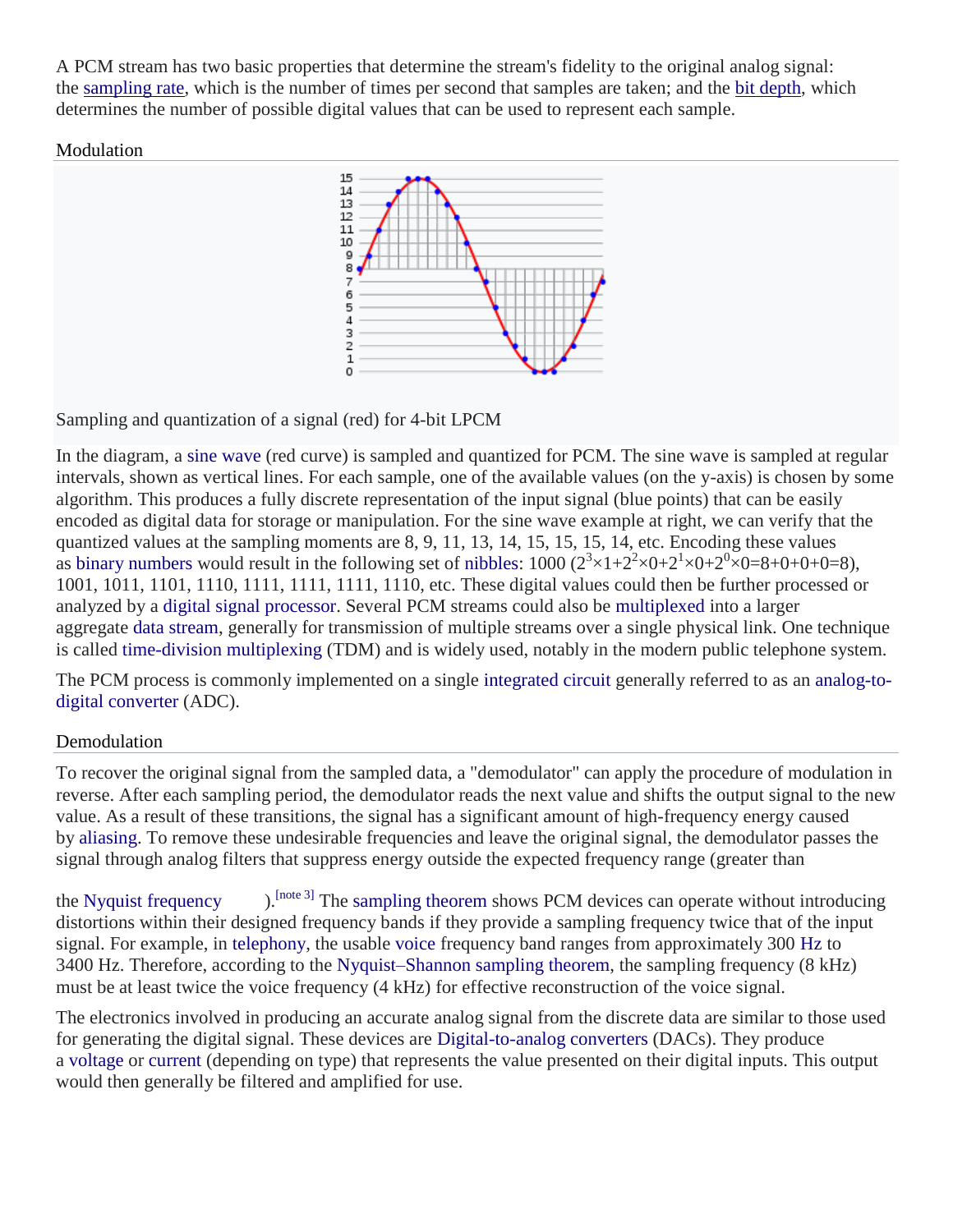# CHAPTER-6

## **2 marks question**

#### 1. State Shanons theorem ? [2017]

Shannon's Theorem gives an upper bound to the capacity of a link, in bits per second (bps), as a function of the available bandwidth and the signal-to-noise ratio of the link. The Theorem can be stated as:  $C = B * log2(1 + S/N)$ where C is the achievable channel capacity, B is the bandwidth of the line, S is the average signal power and N is the average noise power. The signal-to-noise ratio (S/N) is usually expressed in decibels (dB)

## **Long Questions (5marks & 7 marks)**

# 1.Describe the operation of ASK modulator and ASK Demodulator ? [2015]

Amplitude-shift keying (ASK) is a form of [amplitude modulation](https://en.wikipedia.org/wiki/Amplitude_modulation) that represents [digital](https://en.wikipedia.org/wiki/Digital_data) [data](https://en.wikipedia.org/wiki/Data) as variations in the [amplitude](https://en.wikipedia.org/wiki/Amplitude) of a [carrier wave.](https://en.wikipedia.org/wiki/Carrier_wave) In an ASK system, the binary symbol 1 is represented by transmitting a fixedamplitude carrier wave and fixed frequency for a bit duration of T seconds. If the signal value is 1 then the carrier signal will be transmitted; otherwise, a signal value of 0 will be transmitted.

Any digital modulation scheme uses a [finite](https://en.wiktionary.org/wiki/finite) number of distinct signals to represent digital data. ASK uses a finite number of amplitudes, each assigned a unique pattern of [binary digits.](https://en.wikipedia.org/wiki/Bit) Usually, each amplitude encodes an equal number of bits. Each pattern of bits forms the [symbol](https://en.wikipedia.org/wiki/Symbol_(data)) that is represented by the particular amplitude. The [demodulator,](https://en.wikipedia.org/wiki/Demodulator) which is designed specifically for the symbol-set used by the modulator, determines the amplitude of the received signal and maps it back to the symbol it represents, thus recovering the original data. [Frequency](https://en.wikipedia.org/wiki/Frequency) and [phase](https://en.wikipedia.org/wiki/Phase_(waves)) of the carrier are kept constant.

Like [AM,](https://en.wikipedia.org/wiki/Amplitude_modulation) an ASK is also linear and sensitive to atmospheric noise, distortions, propagation conditions on different routes in [PSTN,](https://en.wikipedia.org/wiki/PSTN) etc. Both ASK modulation and demodulation processes are relatively inexpensive. The ASK technique is also commonly used to transmit [digital data](https://en.wikipedia.org/wiki/Digital_data) over optical fiber. For LED transmitters, binary 1 is represented by a short pulse of light and binary 0 by the absence of light. Laser transmitters normally have a fixed "bias" current that causes the device to emit a low light level. This low level represents binary 0, while a higher-amplitude lightwave represents binary 1.

The simplest and most common form of ASK operates as a switch, using the presence of a carrier wave to indicate a binary one and its absence to indicate a binary zero. This type of modulation is called [on-off](https://en.wikipedia.org/wiki/On-off_keying)  [keying](https://en.wikipedia.org/wiki/On-off_keying) (OOK), and is used at radio frequencies to transmit Morse code (referred to as continuous wave operation),

More sophisticated encoding schemes have been developed which represent data in groups using additional amplitude levels. For instance, a four-level encoding scheme can represent two bits with each shift in amplitude; an eight-level scheme can represent three bits; and so on. These forms of amplitude-shift keying require a high signal-to-noise ratio for their recovery, as by their nature much of the signal is transmitted at reduced power.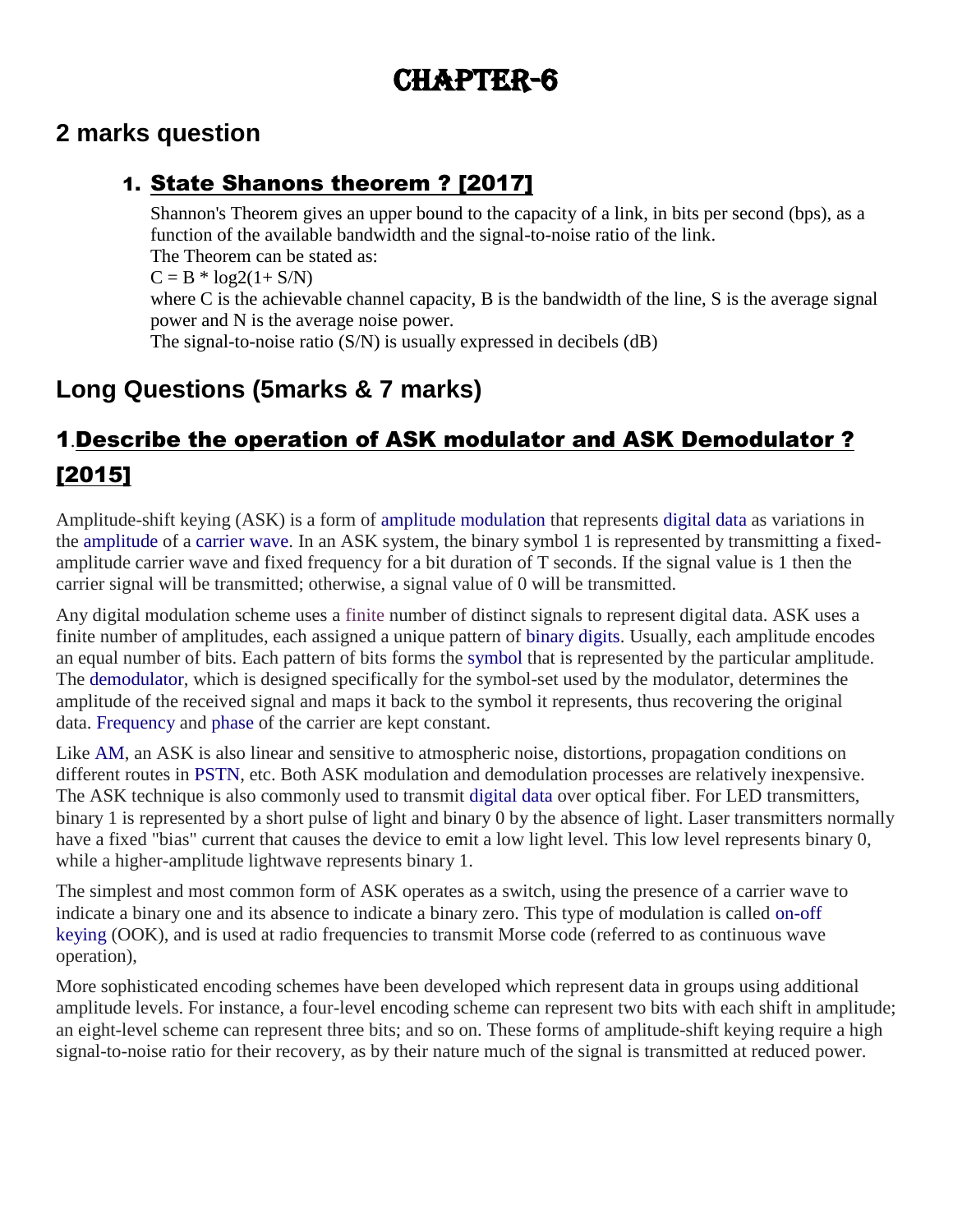

#### ASK diagram

ASK system can be divided into three blocks. The first one represents the transmitter, the second one is a linear model of the effects of the channel, the third one shows the structure of the receiver. The following notation is used:

- $\cdot$   $h_t(f)$  is the carrier signal for the transmission
- $\cdot$   $h_c(f)$  is the impulse response of the channel
- *n*(t) is the noise introduced by the channel
- $h_r(f)$  is the filter at the receiver
- *L* is the number of levels that are used for transmission
- $T<sub>s</sub>$  is the time between the generation of two symbols

Different symbols are represented with different voltages. If the maximum allowed value for the voltage is A, then all the possible values are in the range [−A, A] and they are given by:the difference between one voltage and the other is:

Considering the picture, the symbols v[n] are generated randomly by the source S, then the impulse generator creates impulses with an area of v[n]. These impulses are sent to the filter ht to be sent through the channel. In other words, for each symbol a different carrier wave is sent with the relative amplitude.Out of the transmitter, the signal s(t) can be expressed in the form:

In the receiver, after the filtering through hr (t) the signal is:

where \* indicates the convolution between two signals. After the A/D conversion the signal z[k] can be expressed in the form:

In this relationship, the second term represents the symbol to be extracted. The others are unwanted: the first one is the effect of noise, the third one is due to the inter symbol interference. If the filters are chosen so that  $g(t)$ will satisfy the Nyquist ISI criterion, then there will be no intersymbol interference and the value of the sum will be zero, so: the transmission will be affected only by noise.

## 2.Explain operation of spread sprectrum modulation technique(DSSS) with neat block diagram? [2015]

In [telecommunications,](https://en.wikipedia.org/wiki/Telecommunication) direct-sequence spread spectrum (DSSS) is a [spread spectrum](https://en.wikipedia.org/wiki/Spread_spectrum) [modulation](https://en.wikipedia.org/wiki/Modulation) technique used to reduce overall signal [interference.](https://en.wikipedia.org/wiki/Interference_(communication)) The spreading of this signal makes the resulting [wideband](https://en.wikipedia.org/wiki/Wideband) channel more [noisy,](https://en.wikipedia.org/wiki/White_noise) allowing for greater resistance to unintentional and intentional interference.

A method of achieving the spreading of a given signal is provided by the modulation scheme. With DSSS, the message signal is used to modulate a bit sequence known as a [Pseudo Noise \(PN\)](https://en.wikipedia.org/wiki/Pseudorandom_noise#PN_code) code; this PN code consists of a radio pulse that is much shorter in duration (larger bandwidth) than the original message signal. This modulation of the message signal scrambles and spreads the pieces of data, and thereby resulting in a bandwidth size nearly identical to that of the PN sequence.<sup>[\[1\]](https://en.wikipedia.org/wiki/Direct-sequence_spread_spectrum#cite_note-Haykin4E-1)</sup> In this context, the duration of the radio pulse for the PN code is referred to as the [chip](https://en.wikipedia.org/wiki/Chip_(CDMA)) duration. The smaller this duration, the larger the bandwidth of the resulting DSSS signal; more bandwidth multiplexed to the message signal results in better resistance against interference.<sup>[\[1\]\[2\]](https://en.wikipedia.org/wiki/Direct-sequence_spread_spectrum#cite_note-Haykin4E-1)</sup>